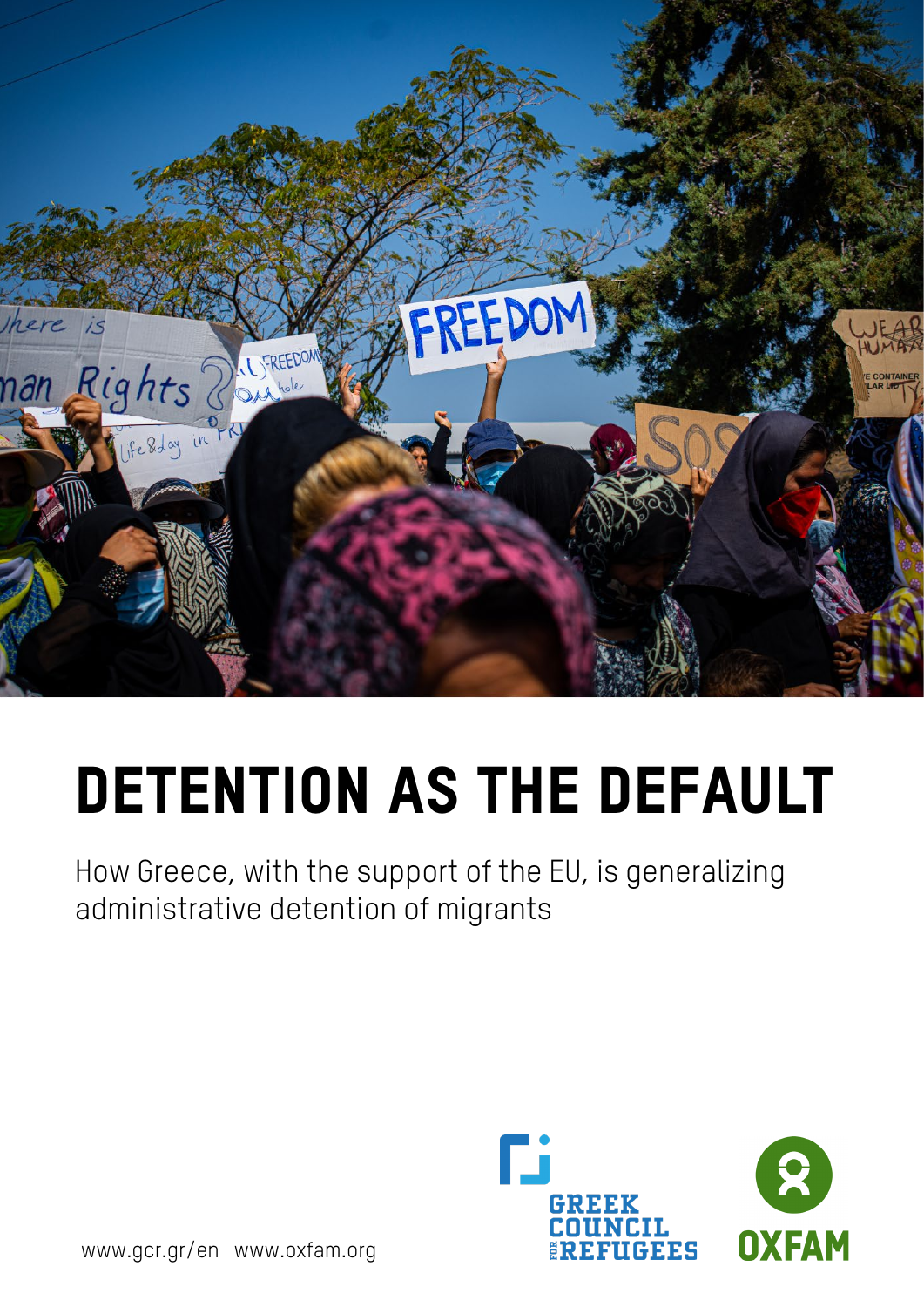Putting migrants and asylum seekers into detention for administrative reasons is a common practice in Greece, despite this policy contravening human rights. Greek authorities are using detention and the new EU-funded closed compounds as a way to discourage people from seeking asylum in Europe. Detention, as outlined in Greek law, should only be used as a final resort and only then in specific instances. Detention carries with it not only a financial cost, but also a considerable moral cost. Detention without just cause violates basic human rights, such as freedom of movement, the right to health and the right to family life. Alternatives to detention exist and must be prioritized.

© Oxfam International and Greek Council for Refugees November 2021

This paper was written by Vasilis Papastergiou. It is part of a series of papers written to inform public debate on development and humanitarian policy issues.

For further information on the issues raised in this paper please email Erin McKay: [erin.mckay@oxfam.org](mailto:erin.mckay@oxfam.org)

This publication is copyright but the text may be used free of charge for the purposes of advocacy, campaigning, education, and research, provided that the source is acknowledged in full. The copyright holder requests that all such use be registered with them for impact assessment purposes. For copying in any other circumstances, or for re-use in other publications, or for translation or adaptation, permission must be secured and a fee may be charged. Email policyandpractice@oxfam.org.uk.

The information in this publication is correct at the time of going to press.

Published by Oxfam GB for Oxfam International under ISBN 978-1-78748-825-0 in November 2021. DOI: 10.21201/2021.8250 Oxfam GB, Oxfam House, John Smith Drive, Cowley, Oxford, OX4 2JY, UK.

Cover photo: People protest after the Moria fire in September 2020. Credit: Yousif Al Shewali/Oxfam.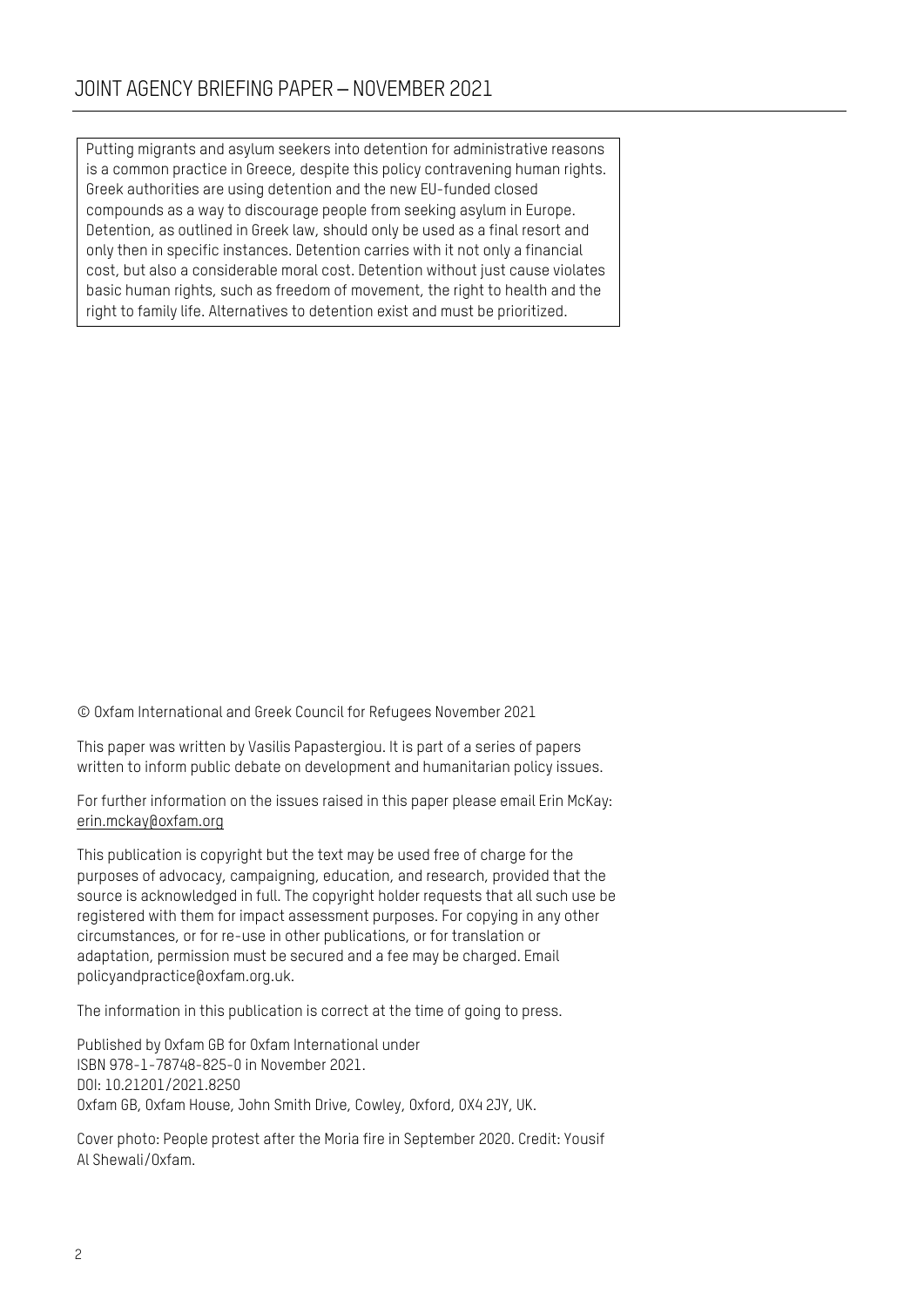## EXECUTIVE SUMMARY

Detention of migrants in Greece has increased considerably in recent years. Until 2020, Greek law stated that detention could be used only as a last resort. However, as of July 2021, 3,000 migrants were in administrative detention, meaning that they were detained without any criminal charges against them.<sup>[1](#page-26-0)</sup> Of these, nearly half (46%) had been detained for more than six months.

Greece recently passed legislation making it possible for the authorities to detain people seeking asylum. This was followed by a change to the law to give the authorities the power to put non-asylum-seeking migrants into detention without examining alternative measures. Both legislative changes undermine the right to freedom of movement and threaten access to asylum procedures.

These measures brought in by the Greek government are making detention the rule rather than the exception.

This paper determines seven distinct categories of people who are being detained unfairly:

- 1. People seeking asylum while already in detention.
- 2. People with no papers.
- 3. Asylum seekers who violate the geographical restrictions imposed on them.
- 4. All asylum seekers arriving on the island of Kos.
- 5. Migrants and refugees being detained before allegedly being pushed back.
- 6. People seeking asylum while not in detention.
- 7. Asylum seekers whose asylum applications have been impossible due to administrative deficiencies.

The duration of detention differs depending on whether the person is an asylum seeker or a non-asylum-seeking migrant. Recent changes to the law have made it possible to extend the detention period for asylum seekers to 18 months. For non-asylum seekers, detention often exceeds six months.

The Greek authorities refuse to examine alternatives to detention, even in cases where a deportation decision has been made but cannot be implemented. Turkey, for example, has been refusing returns of migrants and asylum seekers from Greece due to COVID-19 restrictions. Individuals who would have been returned are now being placed in detention instead of less harsh alternatives.

The administrative courts can decide to place or keep someone in detention in two instances: an approval to extend detention on the courts' own initiative, and an examination of appeal by the detainee. The courts too often approve the extension of detention on their own authority, which shows a structural problem and underlines the importance of legal aid for detention cases.

Detention conditions have been strongly criticized, with the European Court of Human Rights finding that they may even violate Article 3 of the European Convention on Human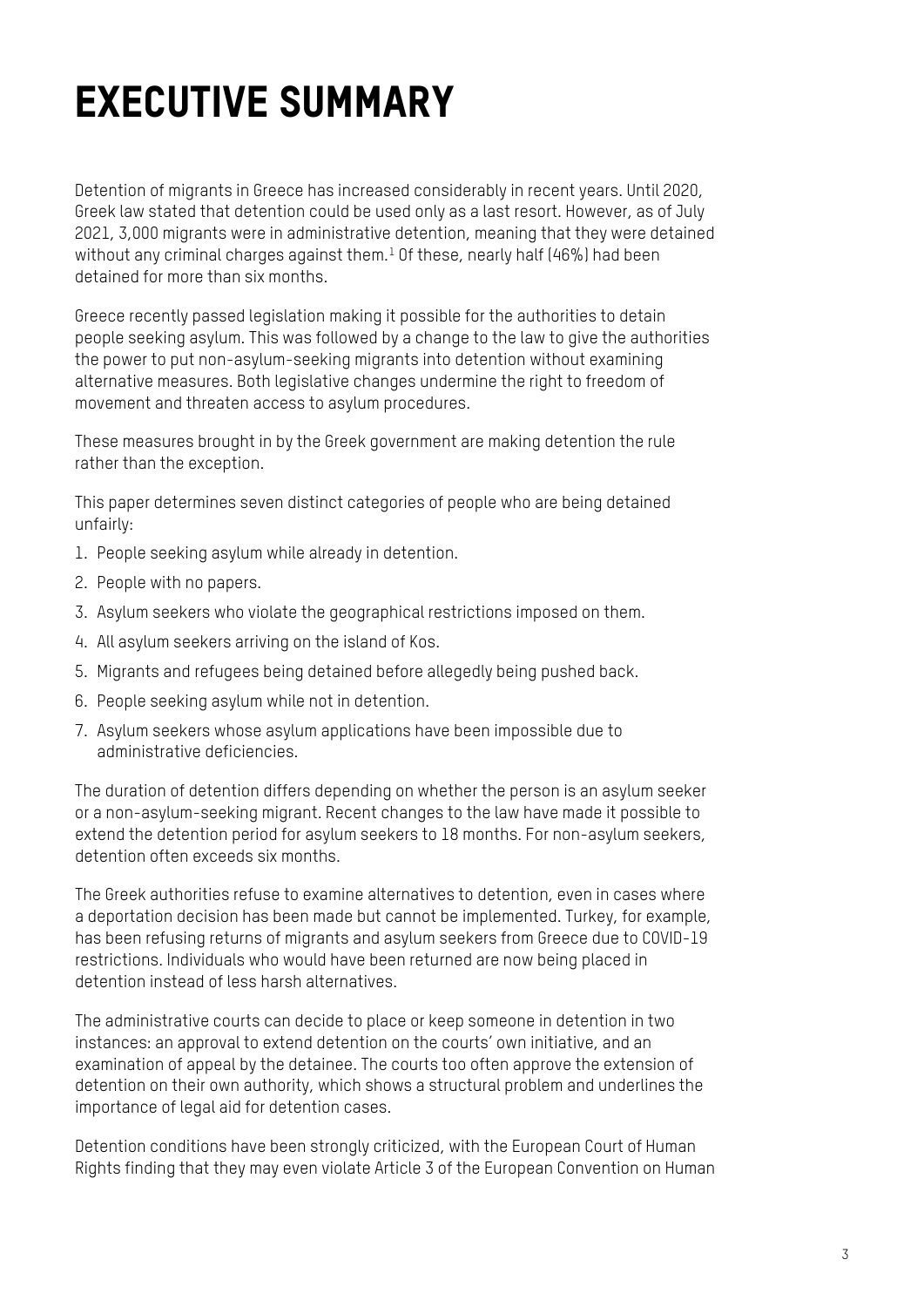Rights – i.e. the prohibition of inhuman and/or degrading treatment or punishment. This criticism has, however, fallen on deaf ears.

One in five people in detention are held for a prolonged period in police cells that were designed to hold people for just a few hours. They are locked in 24 hours a day in unacceptable conditions.

People with vulnerabilities, such as single women, children and persons with serious mental health problems, are also being detained. This is happening even though the practice of detaining children in police stations has been abolished by law due to international pressure. Children without parents or guardians are also being illegally detained.

Any discussion about alternative measures to detention must begin with the acknowledgement that the deprivation of personal freedoms should always be a last resort. While migration and asylum legislation acknowledges the possibility of alternatives to detention, in practice, the Greek authorities prioritize detention. Alternatives to detention (such as reporting regularly to a police station – an option commonly used for suspects of criminal offences awaiting trial) are already enshrined in law. These alternatives are much more proportionate and do not violate the human right not to be detained without good reason.

This increasing tendency to opt for detention, alongside the building of five new European Union (EU)-funded 'closed and controlled' Multipurpose Reception and Identification Centres, is not in line with EU and Greek law. Major legislative and policy changes are needed to bring Greece back in line with the rule of law. These include:

- Ending prolonged detention in police stations.
- Ending detention for those people who do not have a real and immediate possibility of return.
- Avoiding the generalization of detention demonstrated by the construction of 'closed and controlled' centres.
- Ensuring detention on the grounds of public order and national security is not used to penalize asylum seeking.
- Ensuring that children are not detained.
- Mandating a short time limit for detention.
- Establishing a legislative provision for a judicial decision as a necessary condition for detention.
- Ensuring an individual assessment by the authorities of the risk of absconding.
- Ensuring the provision of effective legal aid for people in detention.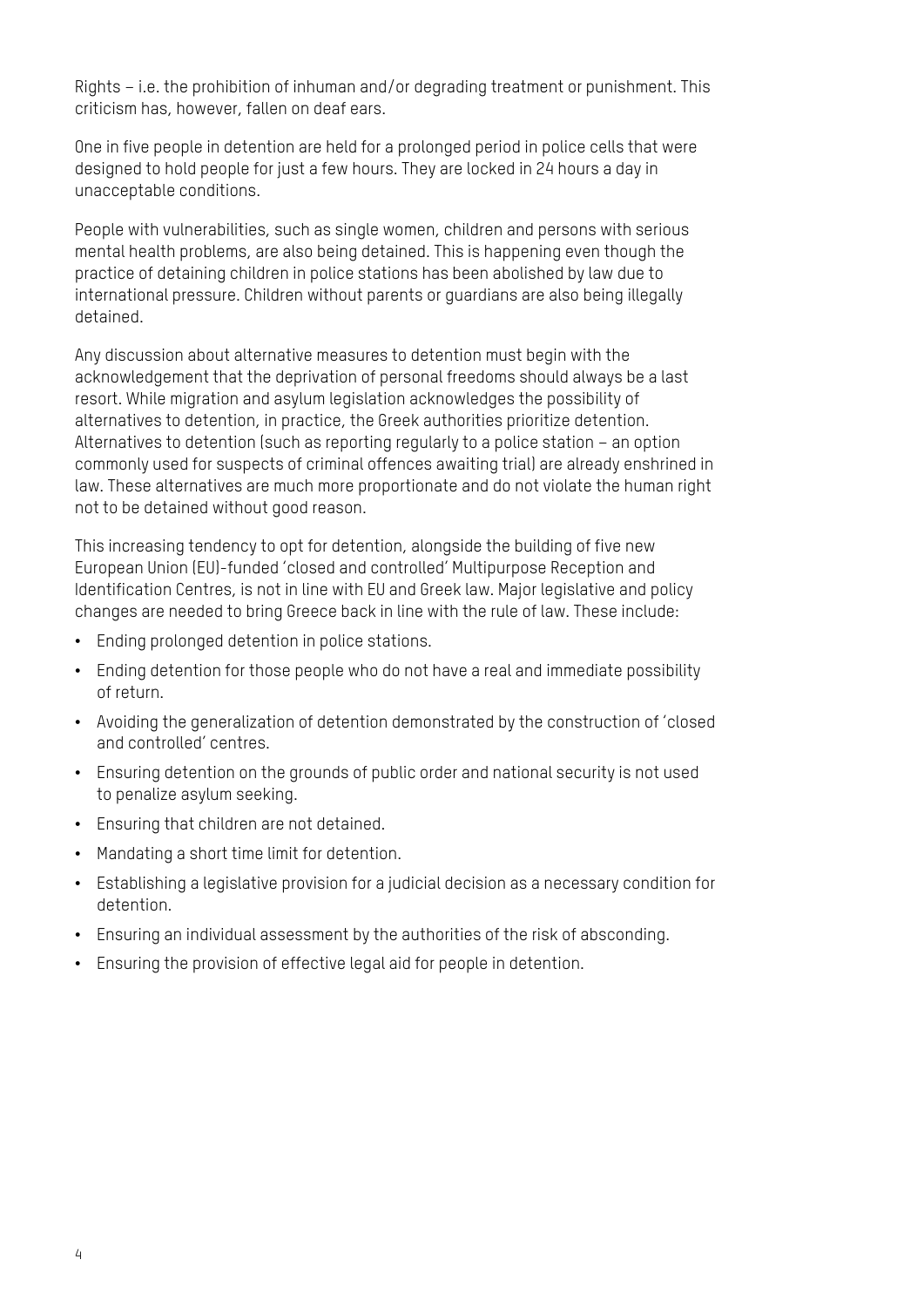## 1 INTRODUCTION

Since 2016, Greece has been the sandbox for the development of new European asylum policies. In the absence of EU-wide consensus on the reform and harmonization of the Common European Asylum System, the Greek government, with the support of the European Commission, has reformed its laws and practices. One of these practices is the increased use of administrative detention to control and deter asylum seekers and restrict their freedoms.<sup>[2](#page-26-1)</sup>

This report looks at the practice of administrative detention of migrants in Greece. It examines how widespread the practice is, its compatibility with human rights (especially the duration of detention and detention of persons with vulnerabilities) and suggests alternatives to detention. The paper describes the legal provisions on administrative detention and the instances in which the authorities use administrative detention, especially concerning asylum seekers. The paper also features testimonies from people who have been detained while seeking asylum.

According to existing legislation and in accordance with EU administrative law, detention of asylum seekers should only be used as a last resort. Depriving people of their freedom is dehumanizing and should not be undertaken unless all other options have been considered, especially in relation to people who are simply seeking safety. As there are alternatives to detention that are not being utilized, detaining people for immigration reasons is therefore a political choice. Our research shows that the Greek authorities, rather than looking at alternatives, are imposing detention in a generalized manner, including on asylum seekers. This generalized detention is often prolonged due to administrative delays and comes at the cost of migrants' rights. Greek legislation allows for this generalized trend of detention.

A recent amendment to the law gave Greek authorities the power to impose detention on undocumented migrants without first examining the possibility of alternative measures. The Greek authorities also appear to be promoting the EU-introduced model of 'closed and controlled' centres as a means of controlling the movement and living conditions of the refugee population. Images from the recently opened centre in Samos, which is due to house 3,000 asylum seekers, reveal the reality of generalized detention – a breach of the right to liberty and a dead end for the purpose of integration. It is important to note that the construction of this new 'closed and controlled center' is **fully funded by the Asylum, Migration & Integration Fund of the European Union.[3](#page-26-2)**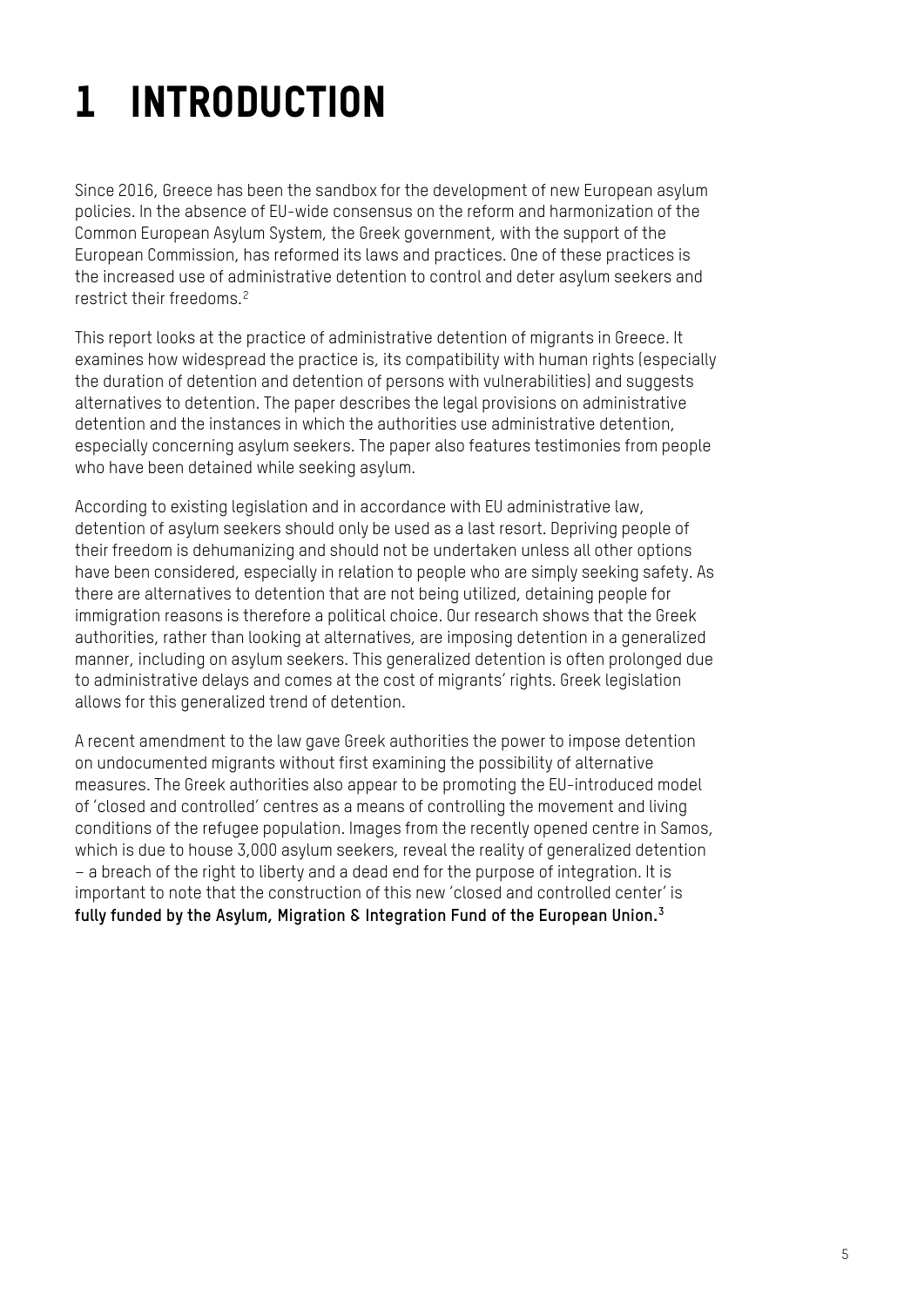## 2 DETENTION: AN INCREASING **TREND**

As of 30 June 2021, 2,392 people were being detained in seven Pre-Removal Detention Centres (PROKEKA) in Greece (Amygdaleza, Tavros, Korinthos, Paranesti, Xanthi, Fylakio and Kos).<sup>[4](#page-26-3)</sup> According to data provided to the Greek Parliament by the Ministry of Citizen Protection, 1,109 of these people (nearly 50%) had been detained for more than six months. Apart from the people in PROKEKA, a further 601 people were being detained in police stations. This makes a total of 2,993 people in detention as of 30 June 2021.[5](#page-26-4)

The total number of migrants issued detention orders increased considerably between 2016 and 2019. Asylum seekers comprise the majority of detention decisions. In 2016, the total number of persons issued detention decisions was 14,864, of which 4,072 were asylum seekers. By 2019, this number had doubled to 30,007. $^6$  $^6$ 



**Figure 1: Between 2016 and 2019, the number of detainees doubled** 

A decrease in detention decisions occurred in 2020, with a total of 14,993 detention decisions issued throughout the year, of which 10,130 applied to asylum seekers.[7](#page-26-6) This decrease can be attributed both to movement restrictions because of the pandemic and fewer arrivals in the Greek islands. At the end of 2020, there were 2,408 people in detention in pre-removal centres, compared with 2,847 at the end of 2019.

The divergence in these numbers comes from the fact that the migrants issued detention decisions were not all detained at the same time or in some cases, not detained at all. Additionally, the duration of the detentions varies from several days to many months. Still, according to the most recent data, in the first six months of 2021, there were 9,575 decisions for administrative detention, which represents a significant reduction compared with 2020. The majority (7,247) were issued under the provisions of L3907/2011 (concerning returns), 1,980 under L.3386/2005 (concerning deportations), and only 34[8](#page-26-7) under the provisions of L4636/2019 (concerning asylum law).<sup>8</sup>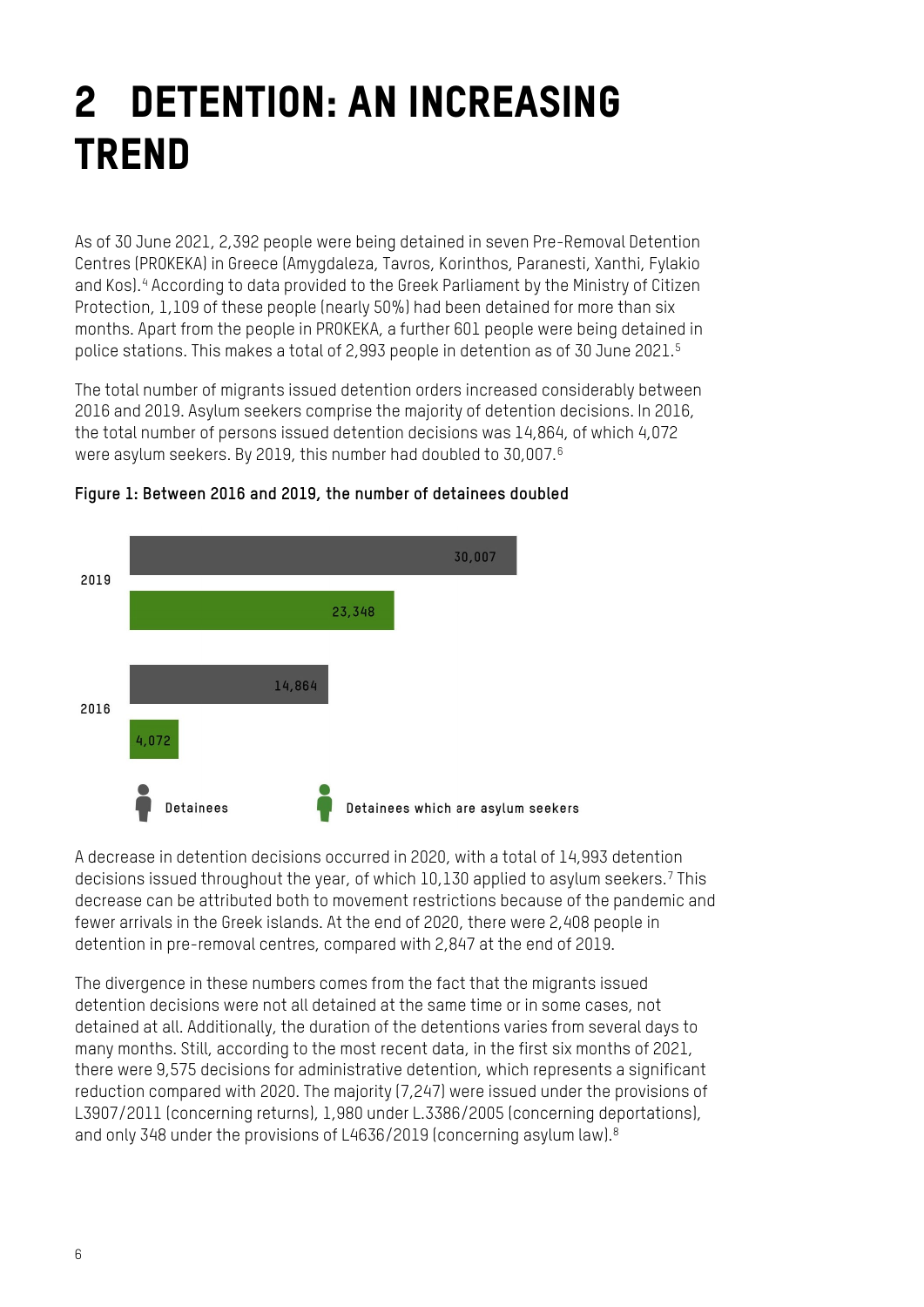## DURATION OF DETENTION

As noted earlier, as of 30 June 2021, nearly half of all migrants in detention had been detained for more than six months. The duration of detention differs depending on whether it refers to asylum seekers or to migrants with no asylum status. In the case of asylum seekers, recent Greek legislation outlines a 50-day detention period. [9](#page-26-8) There may be consecutive decisions that prolong the detention for another 50 days at a time (any extension has to be justified on the same grounds as the initial decision). The maximum time limit for this potential series of extensions is 18 months. Recent law explicitly exempts the time that a person may have been detained on the grounds of a previous deportation or return decision. Given that detention under the legal provisions on deportation and return (L.3907/2011 and L.3386/2005) may also be prolonged for up to 18 months, theoretically it is possible that people can be detained for up to 36 months – simply for being a migrant.<sup>[10](#page-26-9)</sup>

There is controversy about from what point in time detention starts to count for asylum seekers who apply for asylum while in detention. Although a fair interpretation of the law would be that the time limit starts from the first day of detention, in practice, the authorities consider it to begin at the time the asylum application is forwarded to the local Regional Asylum Office. Yet there are often considerable delays – of up to five months – in registering receipt of asylum applications from those in detention. [11](#page-26-10) The result is an extension of detention, which can exceed the maximum time limit, through no fault of the person submitting the application. This also a clear violation of the law, which states that 'delays in administrative procedures [which] cannot be attributed to the applicant shall not justify the prolongation of detention'. [12](#page-26-11) In practice, the legislative reform of 2019 has extended the actual time during which asylum seekers remain in detention. [13](#page-26-12)

For migrants with no legal status of residence (whether individuals that have not applied for asylum or asylum applicants whose application was rejected in the second instance), legislation states a possible detention period of six months that may be prolonged up to 18 months.<sup>[14](#page-26-13)</sup> In practice, detention often lasts longer than six months.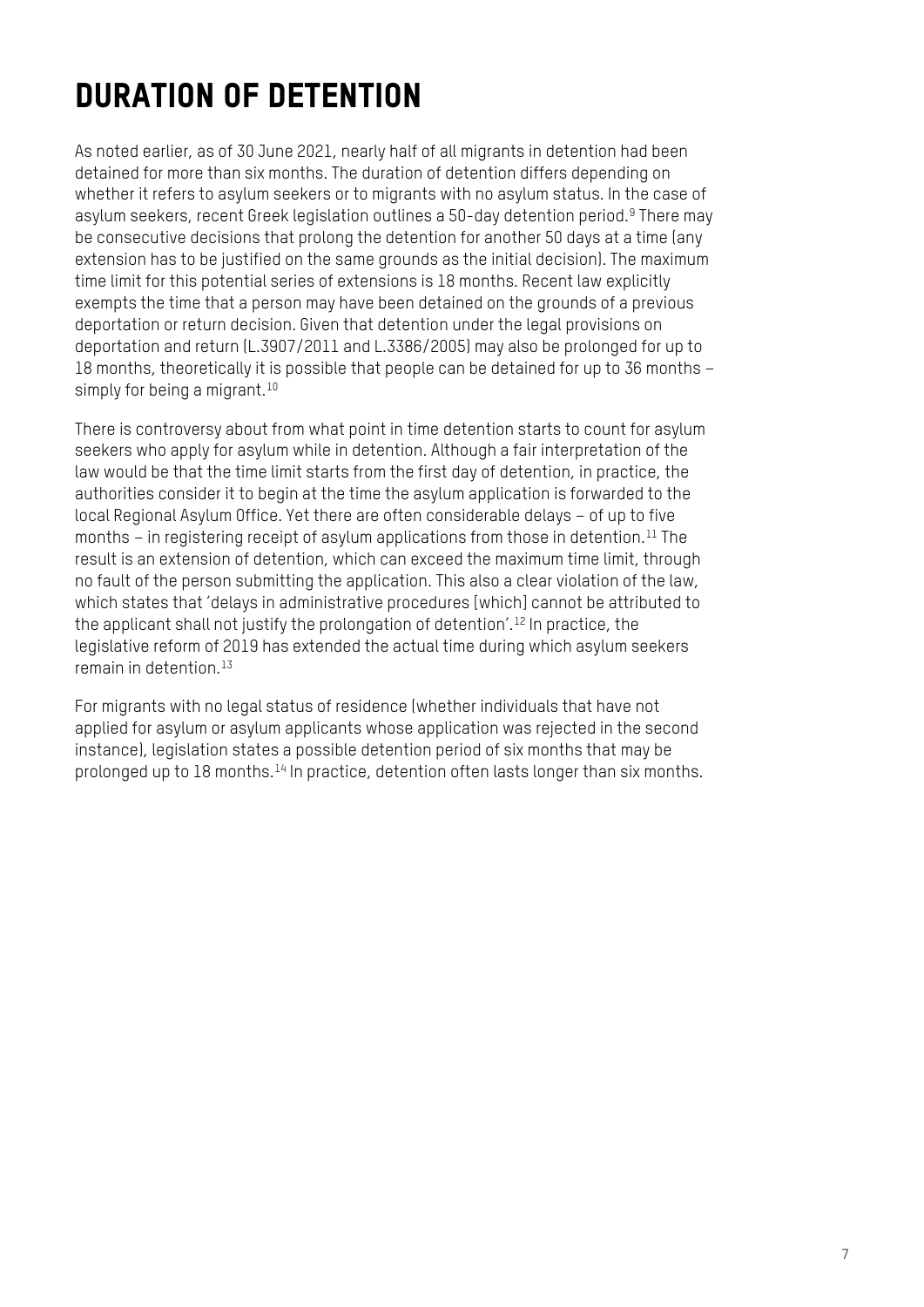## 3 LEGISLATION ON DETENTION

## DETENTION OF ASYLUM SEEKERS

As a rule, international law prohibits the penalizing of a person who has entered a country to seek asylum. While every asylum application should be examined by competent authorities, EU law permits the use of detention during this process only in very specific circumstances.[15](#page-26-14) Greek legislation, at first glance, respects this principle as it states that 'a third country national ... that seeks international protection is not detained for the reason only that (s)he has applied for international protection and the fact that (s) he has entered the country illegally and remains with no residence *permit'.* <sup>[16](#page-26-15)</sup> Despite this, there has been an increased use of detention in the implementation of the law and as a consequence, asylum seekers are likely to find themselves in detention, regardless of their individual circumstances.

In 2019, Greece introduced a new piece of legislation which meant that people applying for asylum could be detained based on a list of grounds linked to their asylum application. This includes the determination of their identity, risk to national security and public order, and risk of absconding.[17](#page-26-16) According to Greek and EU law, people who are in detention and apply for asylum can only remain detained after individual evaluation and if no alternative measures can be implemented.[18](#page-26-17)

This legislation also states that the authority responsible for issuing a decision on detention must provide a written administrative decision including a proper justification for the decision. This should include the duration of the detention, the detainee's rights, and the possibility of legal aid.

The Council of State notes that danger to public order has to be 'specifically justified', [19](#page-26-18) while the Court of Justice of the EU states that the behaviour of the migrant has to comprise a 'real and present' danger to public order.[20](#page-26-19) The Greek Ombudsman has itself remarked that there is an abuse of administrative detention based on the invocation of public order and national security concerns.[21](#page-26-20) Moreover, the Returns Directive 2008/115/EC does not provide for detention on public order grounds, and thus the relevant provision of Article 30 (1) c, which gives this power to the Police Directorate, is clearly a misinterpretation of EU law. Any threat to public order should be based on a specific accusation addressed to the applicant by the competent judicial authorities.

In summary, the new legislation outlines the reasons why asylum seekers may be detained. While it does not, on the surface, seem to put those who apply for asylum while in detention in a worse position than those who apply while not in detention, that is not the case in practice.

Government figures show that in 2020, 4,062 asylum seekers applied for asylum while in detention, <sup>[22](#page-26-21)</sup> most of whom remained in detention while their application was assessed. Of those applications, more than 90% (3,692) were rejected; only 316 (7.8%) were accepted. Another 79 decisions awarded subsidiary protection to the applicants.<sup>[23](#page-26-22)</sup>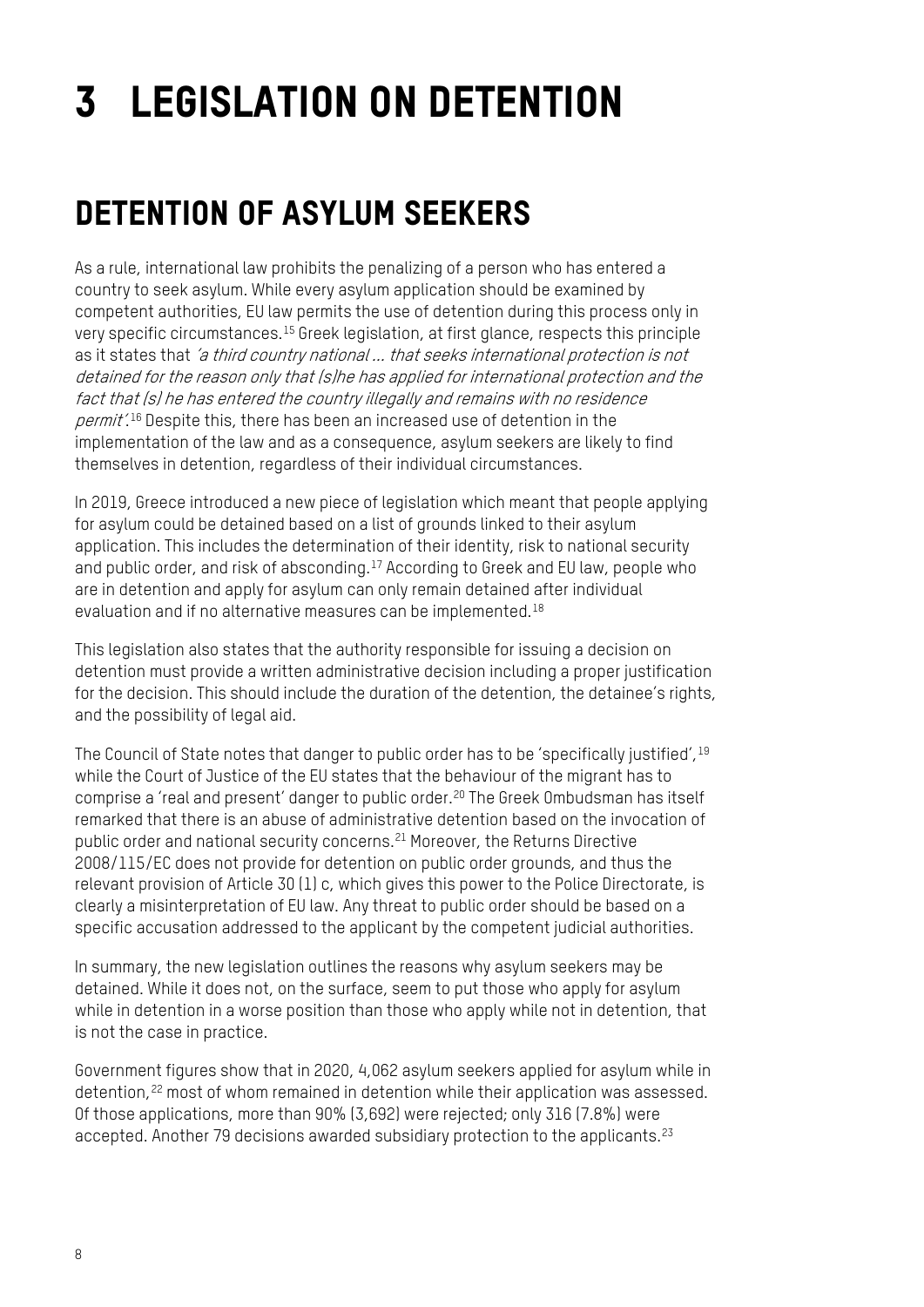## DETENTION OF NON-ASYLUM-SEEKING MIGRANTS

Greek law dictates that people who enter Greece irregularly, without the proper documentation, can be detained in certain cases. Often, the Greek authorities issue a deportation decision and, pending deportation, a high percentage of irregular migrants are detained. [24](#page-26-23) People living in the country without proper residence permits can also receive an order of detention and return. [25](#page-26-24)

In May 2020, the Greek legislature amended the law, which stated that detention for the purpose of return should be applied as a last resort. The amendment changed the wording to give the authorities the power to impose detention without the obligation to examine alternative measures.

This change means that detention is now the rule rather than the exception. This legal amendment is also in violation of the EU law on returns, which only permits detention when there is no option for 'less coercive measures'.[26](#page-26-25)

## APPEALS AND JUDICIAL REVIEW OFFER INSUFFICIENT PROTECTION

Detention seems to be the rule rather than the exception where the decision is for return or deportation. As of July 2021, of the 1,990 deportation decisions, almost all (1,980, or 99.4%) imposed detention. This percentage in detention drops to 64% for those issued return decisions. [27](#page-26-26) Judicial reviews rarely overturn these decisions; with less than the 1% of detention decisions being overturned, while only about one in eight detention decisions have been contested by the detainees before the administrative courts.<sup>[28](#page-27-0)</sup>

'Third-country nationals subject to return procedures … are placed in detention in order to prepare the return and carry out the removal process. In case that the competent officer considers that

a) there is no risk of absconding, b) the third country national concerned is cooperative and does not hamper the preparation of return of the removal process or c) there are no national security reason.

Other less coercive measures are applied as ιs provided in para.3 of Art.22 if considered effective.'

As in accordance with the new wording of L3907/2011 as amended by L.4686/2020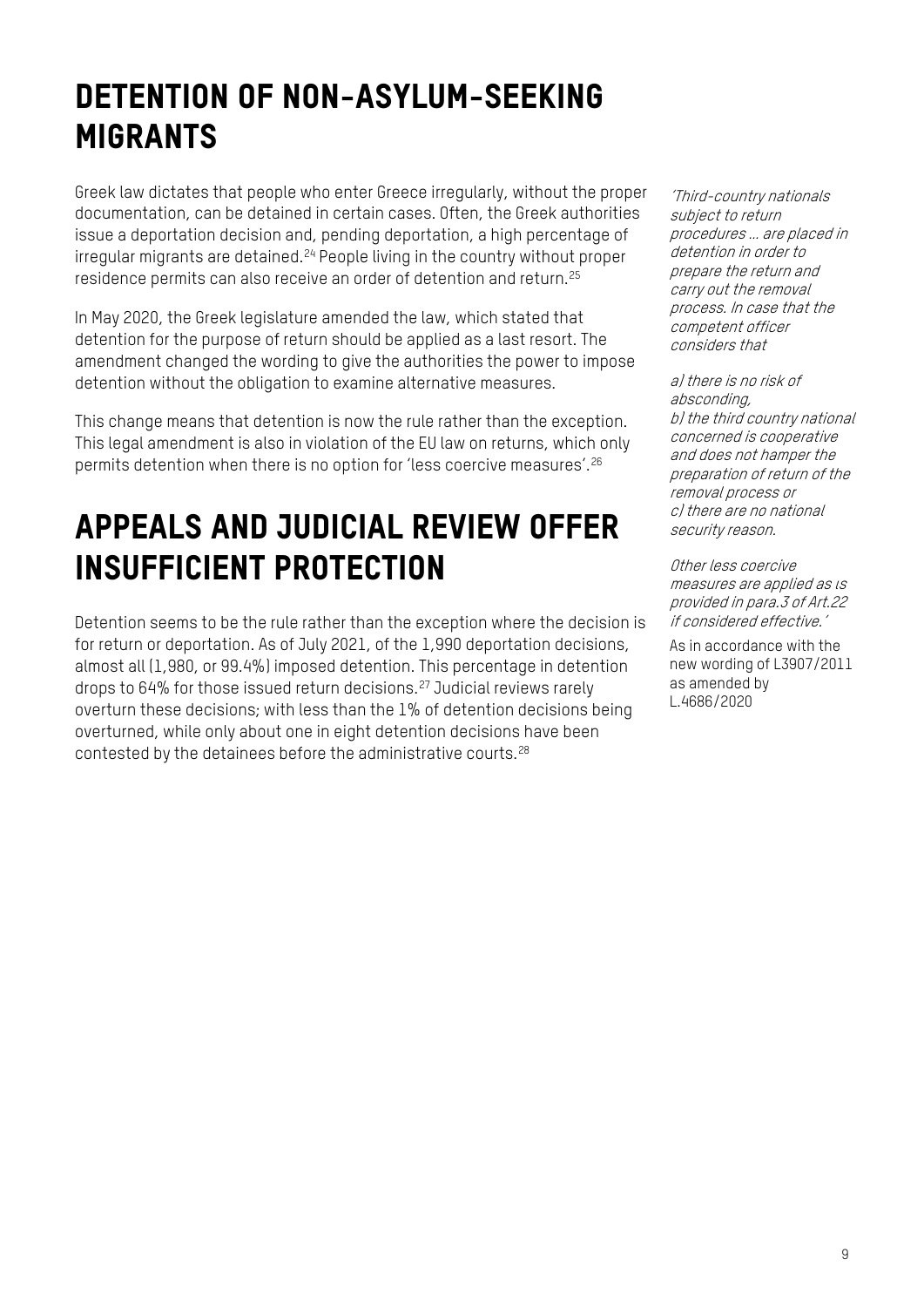## 4 TESTIMONIES OF PEOPLE WHO HAVE BEEN DETAINED

Detention of asylum seekers and migrants is not a humane situation. Recovering from the experience is difficult and sometimes impossible.

Detention itself can cause trauma and the poor living conditions in detention add to the problem. People live in cramped environments, sometimes in police cells, without any access to psychological help, and are often held for an indefinite period of time. The mental strain this causes has led to deaths by suicide as well are prevented people from receiving necessary medical treatment.

In March 2021, two people died while in detention. The first case concerned a young man in his 20s who had already been detained for 16 months. He died by suicide in the detention centre at Korinthos upon learning that his detention would be extended again. [29](#page-27-1) The second case concerned a 44-year-old man in Kos, where people applying for asylum receive blanket detention decisions. He died in detention while waiting for medical care for a treatable disease.[30](#page-27-2)

The people interviewed as part of this research spoke of a feeling of total abandonment. They described how their living conditions while in detention have affected their mental health and well-being. These testimonies confirm that detention should not be an option for people who are simply seeking safety and should be the last resort for migrants not seeking asylum.

#### **Difficulties navigating the asylum application system**

Abdul\* is a young Afghan man who was in Greece for two years. For more than three months, he tried to apply for asylum. But he faced many challenges in his asylum application, due to well-documented barriers such as the difficulties involved in the online Skype system. Abdul was put in detention as he was unable to apply for asylum.

'I miss everything out there. It is the first time I am being detained and I am very scared. I need to get out of here, I need legal documents and just a living space to call my own. I have no one here.'

While he did not complain about his treatment while in detention, the interview was held under constant police supervision. Abdul did mention that he had developed a skin condition due to bugs in the mattresses, indicating the poor hygiene situation.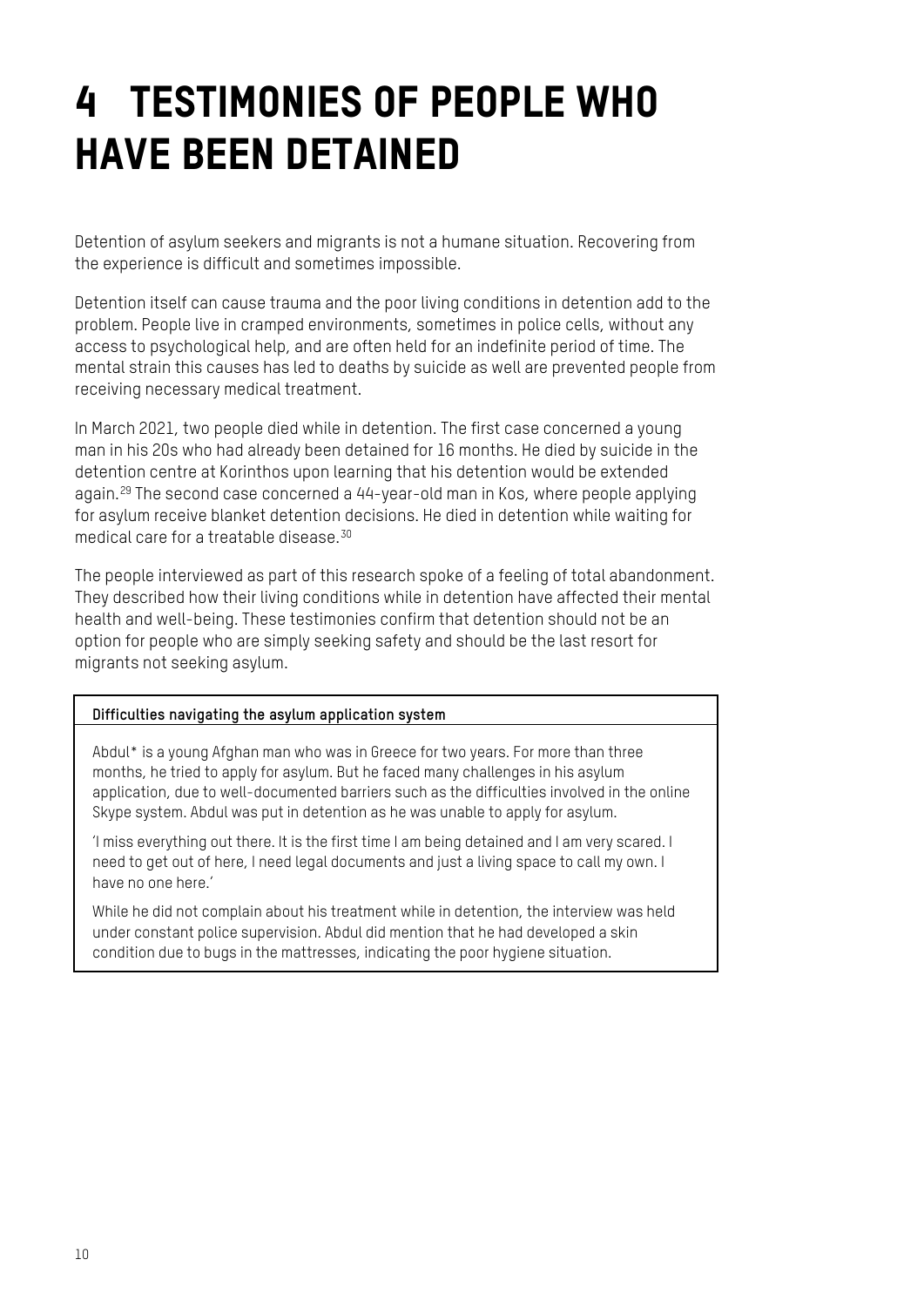#### **Beaten by guards and denied important resources – water, soap and even medications**

Joseph,\* from the Democratic Republic of Congo, was detained for two-and-a-half months in three different police stations in Athens.

The conditions in each station were inhumane. Detainees were locked up 24 hours a day, not even allowed a short walk. There was no drinking water in the cell. Detainees were forced to drink water from the toilet, which they could only access with permission from the guards. Cells were very small, with up to eight people sharing. Often there were not enough beds, so people slept on the floor.

Asked if they had been given any soap, Joseph said 'jamais, jamais, jamais' (never, never, never). He gives the same answer when asked about toilet paper.

Joseph was beaten while in the cells and was refused the medication he was on (antidepressants). He was called 'Mavro' (Μαύρο – black) by the police guards. He was released in July 2021 after legal action by the Greek Council for Refugees.

His mental health was so fragile that after leaving detention, he was hospitalized for nearly a month.

#### **Confined for months in a cell, begging guards for toilet breaks**

Omar,\* a Syrian man, was in administrative detention for nine-and-a-half months. Despite undergoing the asylum process, he was put in detention on the grounds of public order. He spent seven months in the headquarters of the Greek police (at Petrou Ralli) in Athens and two months in the detention centre at Amygdaleza.

'There was a major difference between the two centres… In Amygdaleza you could keep and use your mobile phone, you could use the toilet freely, you could buy your own meal, you could have visits. But, most important, you could move freely inside the camp. In Petrou Ralli, we were locked in our cells for 22 hours a day – no mobile phone, no visits, disgusting food. We often had to beg the guards to unlock us to go to the toilet. And sometimes this was not even possible.'

Omar was detained when he went to give his fingerprints as part of the asylum procedure. He shared a cell of about 12 square metres with four other people. The detainees slept on mattresses infested with bed bugs. The guards shouted at them and sometimes acted violently towards the detainees. Omar witnessed one man being beaten by guards because he did not enter his cell quickly enough. Omar believes that this violence had the silent approval of the heads of the detention centre. He says that no such incident happened in Amygdaleza while he was there.

Omar was released in June 2021 after legal action by the Greek Council for Refugees.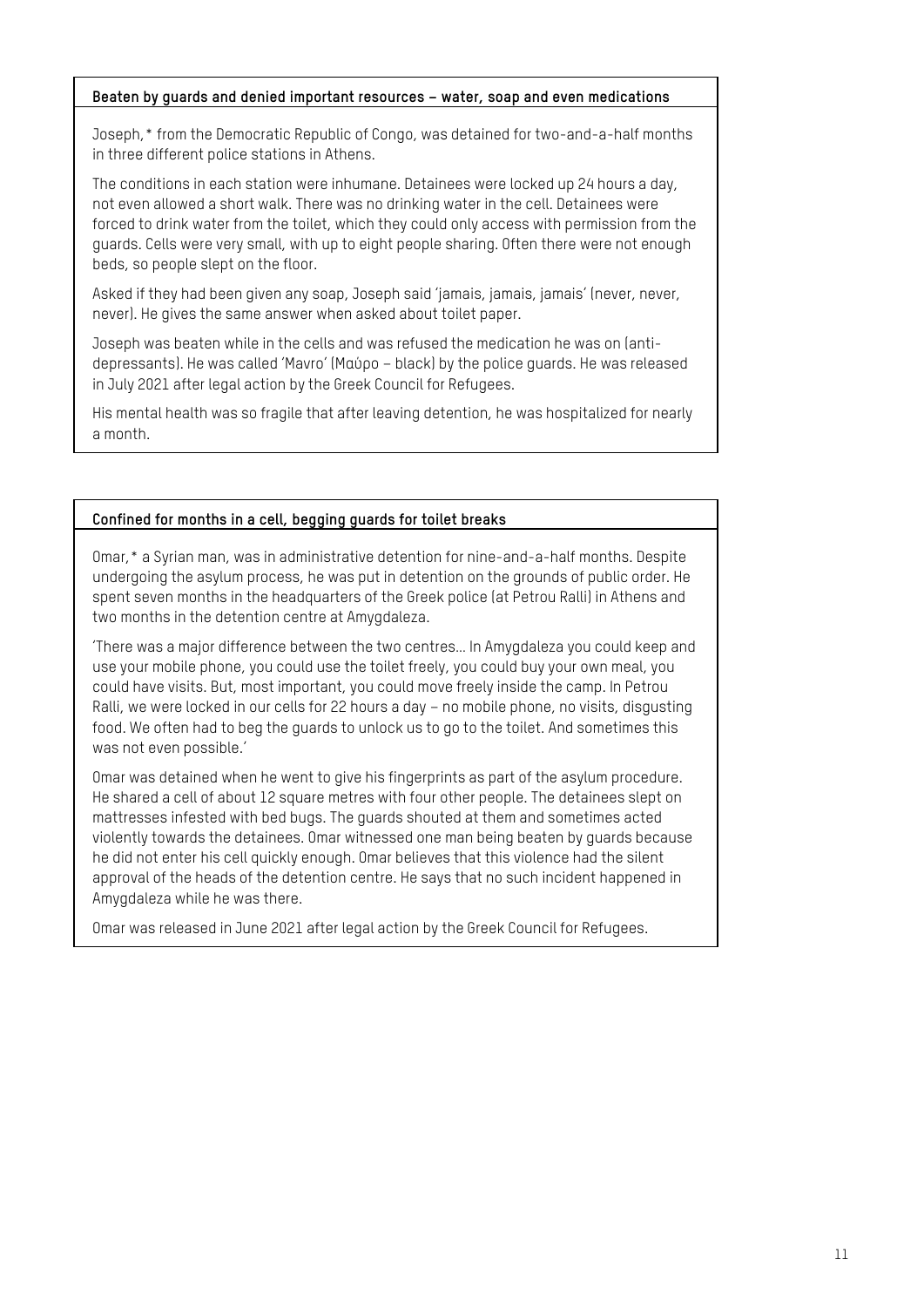#### **A survivor of sexual and gender-based violence ignored**

Gloria\* is a woman from Togo. She asked for international protection after a forced marriage at 15 years old to an elderly man. She suffered intense domestic violence and did not get any protection from the Togolese authorities. She entered Greece via the island of Kos in February 2021 and immediately expressed her desire for international protection. However, she received a decision of return with readmission to Turkey as well as a detention decision within days. The detention decision had as justification the need to 'verify of the details of her application'. She was held in detention in the Pre-Departure Center of Kos.

The external medical assessment (limited to the question if she suffered from an illness) ignored Gloria's vulnerability as a survivor of sexual and gender-based violence. This case is an example of how the lack of a vulnerability evaluation and the practice of 'automatic detention' as followed by authorities in Kos can lead to the worsening in the conditions of women and other persons with vulnerabilities.

Her vulnerability as a survivor of sexual and gender-based violence was stated again during her interview with the Asylum Service. In March 2021, Gloria was notified that her application was rejected as manifestly unfounded (safe country of origin). In March 2021, while the second instance decision was pending, Gloria experienced intense pain in her left eye and asked the police for help. Her request was ignored by the authorities, but a legal aid actor referred her to health services. Her medical examination discovered possible glaucoma and concluded she was in a severe psychological state. The detention centre scheduled an examination in Kos Hospital.

Her deteriorating condition allowed for an objection against her detention before the Administrative Court of Rhodes, claiming that the detention measure was inappropriate for this specific vulnerable applicant. This objection was overruled stating that the detainee was receiving sufficient medical help in the detention centre. She therefore remained in very poor psychological and physical condition as she received a second instance rejection on the basis of the safe country of origin approach. Meanwhile, her detention was extended for an unspecified period of time as Turkey has not been accepting readmissions since March 2020.

In July 2021, after failing to receive treatment from a psychiatric hospital in June, Gloria attempted suicide in her cell. She was saved by the guards and was transferred to Leros psychiatric clinic, where she was hospitalized.

With the legal support of the Greek Council for Refugees, she was released from detention.

#### **Detainees denied vital medical treatment**

Amir-Ali\* is an Iranian asylum seeker who applied for asylum while in administrative detention. He is classed as highly vulnerable as he had previously undergone a kidney transplant and needs medication and ongoing treatment to prevent his body rejecting the transplanted organ. But he could not get this vital medication while in detention, even though the facility's doctor urged immediate access to it as his condition was lifethreatening. This was a month after Amir-Ali was put in detention.

Despite the gravity of his situation, when the Greek Council for Refugees took on the case at the beginning of September 2021, Amir-Ali was still in detention. He was experiencing severe feelings of anxiety and despair as well as fearing for his life due to the ongoing lack of medication.

Through the intervention of both the Greek Council for Refugees and the Greek Ombudsman, Amir-Ali was finally released.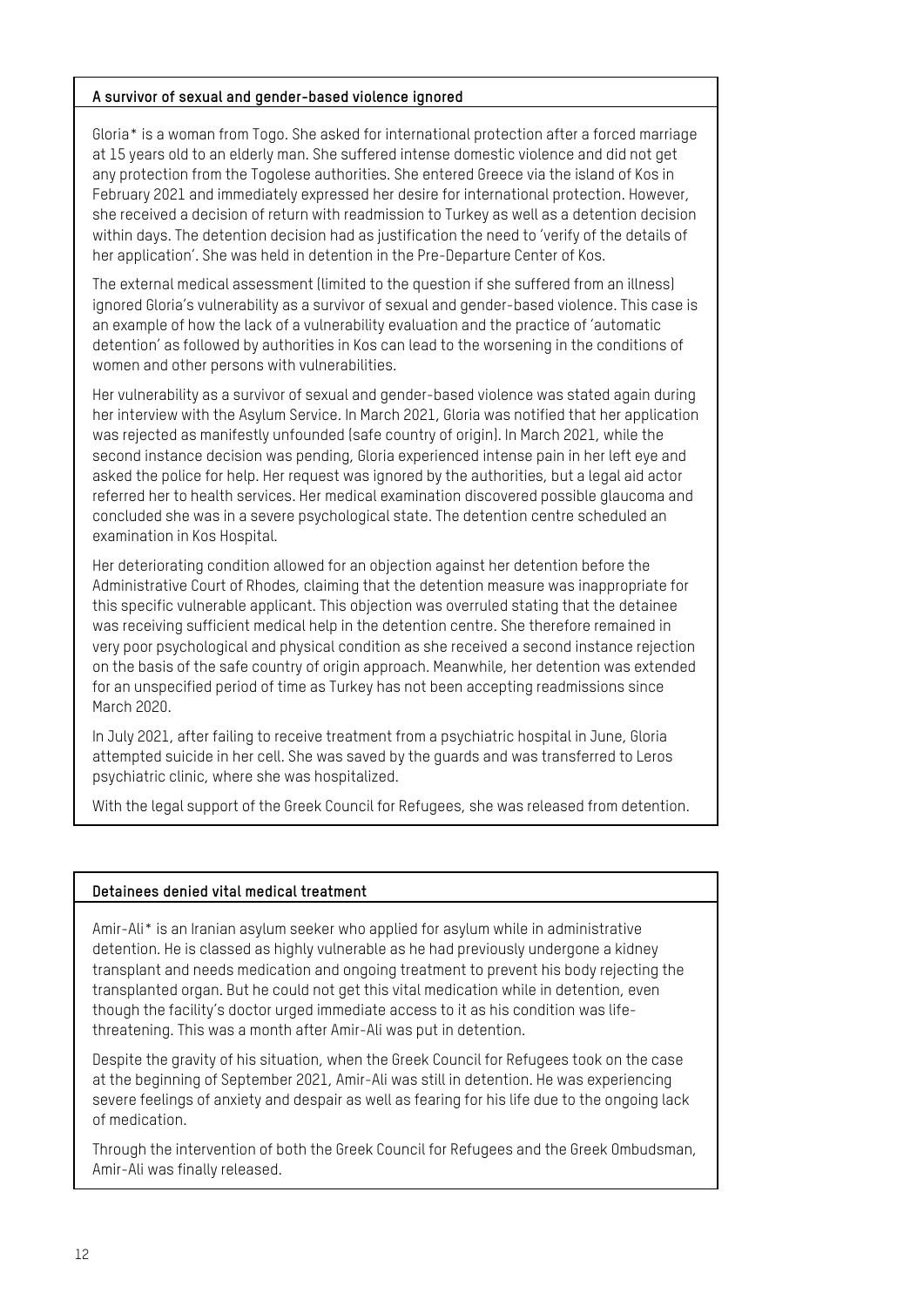#### **Children seeking asylum trapped by the pandemic**

Mohammed\* arrived in Greece as an unaccompanied minor in 2018. He was forced to flee his home country due to ethnic discrimination. After a year of waiting, the Greek authorities approved his request to be reunited with his family, who were living in another European country. His flight was scheduled for March 2020 but was cancelled due to the onset of the COVID-19 pandemic. This left him stranded in Greece.

During this time, Mohammed turned 18 and was forced to move out of the youth centre. He moved into an apartment, where, after an incident, he called the police fearing for his safety. Instead of helping him, the police placed him in administrative detention. He remained in detention until his application for asylum was assessed. This is despite the fact that Mohammed had already undergone all relevant legal processes, and his transfer to reunite with his family had been approved and was pending implementation by the Greek state. He was held in detention for eight months.

The Greek Council for Refugees took up Mohammed's case in July 2021. It was clear that there was no legal justification for his detention. It also became clear that it amounted to a violation of Article 3 of the European Convention on Human Rights (the prohibition of torture and inhuman and degrading treatment) due to the dire living conditions in detention. His cell was dirty, humid, full of insects, and had insufficient light and ventilation. He lacked any type of access to recreational activities such as a book or television; he had very limited access to open air, as he was living in a highly substandard prison-like courtyard (cement walls and barbed wire); there were no clean sheets; and he was not given any personal hygiene products (such as soap). There was little food and the food that was provided was of poor quality. Mohammed also lacked any access to mental health support, despite experiencing feelings of isolation, despair, anxiety and humiliation that were intensified by his living conditions.

During this time, Mohammed thought that he was waiting for the Covid-related measures to be lifted so that he could finally fly out of the country to be reunited with his family. Yet unknown to him, the deadline for doing so had already come and gone. It was a truly Kafkaesque situation: he was unable to be transferred on time because the Greek Dublin Unit could not find him while he was languishing in administrative detention.

In July 2021, in total despair, Mohammed attempted suicide and was hospitalized. Despite suffering poor physical and mental health, he was then transferred directly from the hospital back to his cell. Following multiple interventions by a lawyer acting for the Greek Council for Refugees, a further attempt was made by the Dublin Unit to reunite him with his family. In mid-September 2021, Mohammed was escorted from his cell to the airport, after eight months of arbitrary detention that nearly cost him his life. After reaching his destination, he contacted the lawyer to let him know that he was finally with his family.

\*Testimonies provided with consent from interviewees and names changed to protect their anonymity.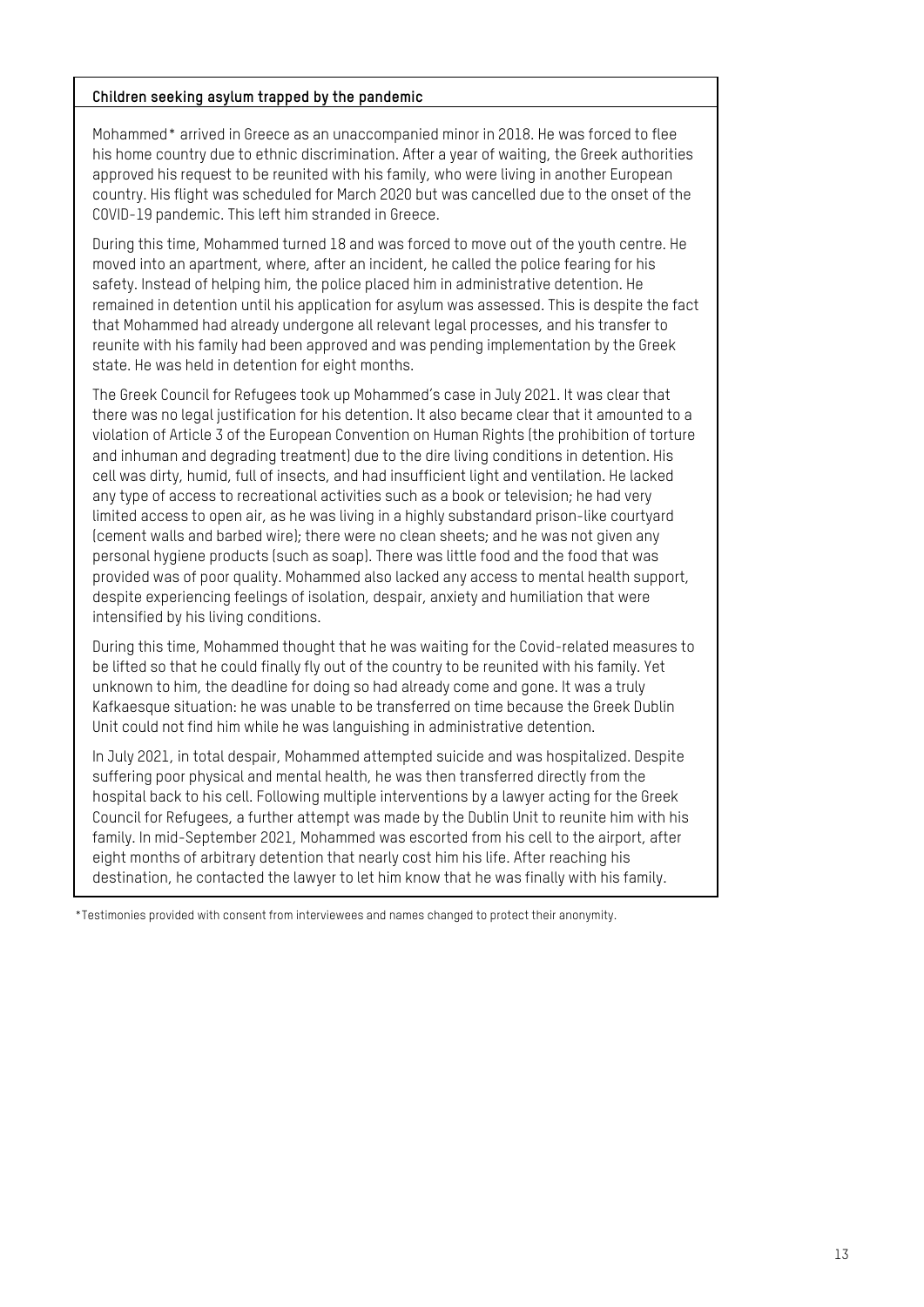## 5 WHY SOME MIGRANTS ARE MORE LIKELY TO BE DETAINED

The practice of detention by the Greek authorities is unequal, with some groups more likely to be detained than others. Greek legislation does not restrict the use of detention to specific or exceptional cases. Instead, it applies detention to certain groups of migrants who fulfil specific criteria – sometimes without the necessary legal basis for doing so. We describe these groups here.

## ASYLUM SEEKERS WHO APPLY FOR PROTECTION WHEN NOT IN DETENTION

As noted earlier, the law makes it possible to detain asylum seekers who applied for protection when not in detention. In many cases, this detention is imposed arbitrarily and without examining possible alternative measures, despite the status of the detainees as asylum seekers. The competent authorities often justify detention decisions against asylum seekers on the grounds that they pose a danger to public order or national security. There are also cases where detention is imposed for reasons not outlined in legislation, such as due to a breach of geographical restrictions or possession of forged documents.[31](#page-27-3)

## ASYLUM SEEKERS WHO APPLY FOR PROTECTION WHILE IN DETENTION

As already mentioned, a very high percentage of asylum seekers who apply for protection while already in detention remain in detention. This is in clear contrast to the law, which indicates that detention – even in this case – should be the exception rather than the rule. [32](#page-27-4)

#### ASYLUM SEEKERS ARRESTED ON THE MAINLAND FOR VIOLATING GEOGRAPHICAL **RESTRICTIONS**

In addition to the general reasons for detention that are listed in Greek law, the authorities have introduced several measures linked to Greece's geography. Since the announcement of the EU-Turkey Statement in March 2016, the EU has supported Greece to restrict asylum seekers to the Aegean islands closest to Turkey, from which they can be returned after a short assessment. To implement this arrangement, Greece began to restrict the movement of asylum seekers arriving from Turkey, bringing in a number of new measures.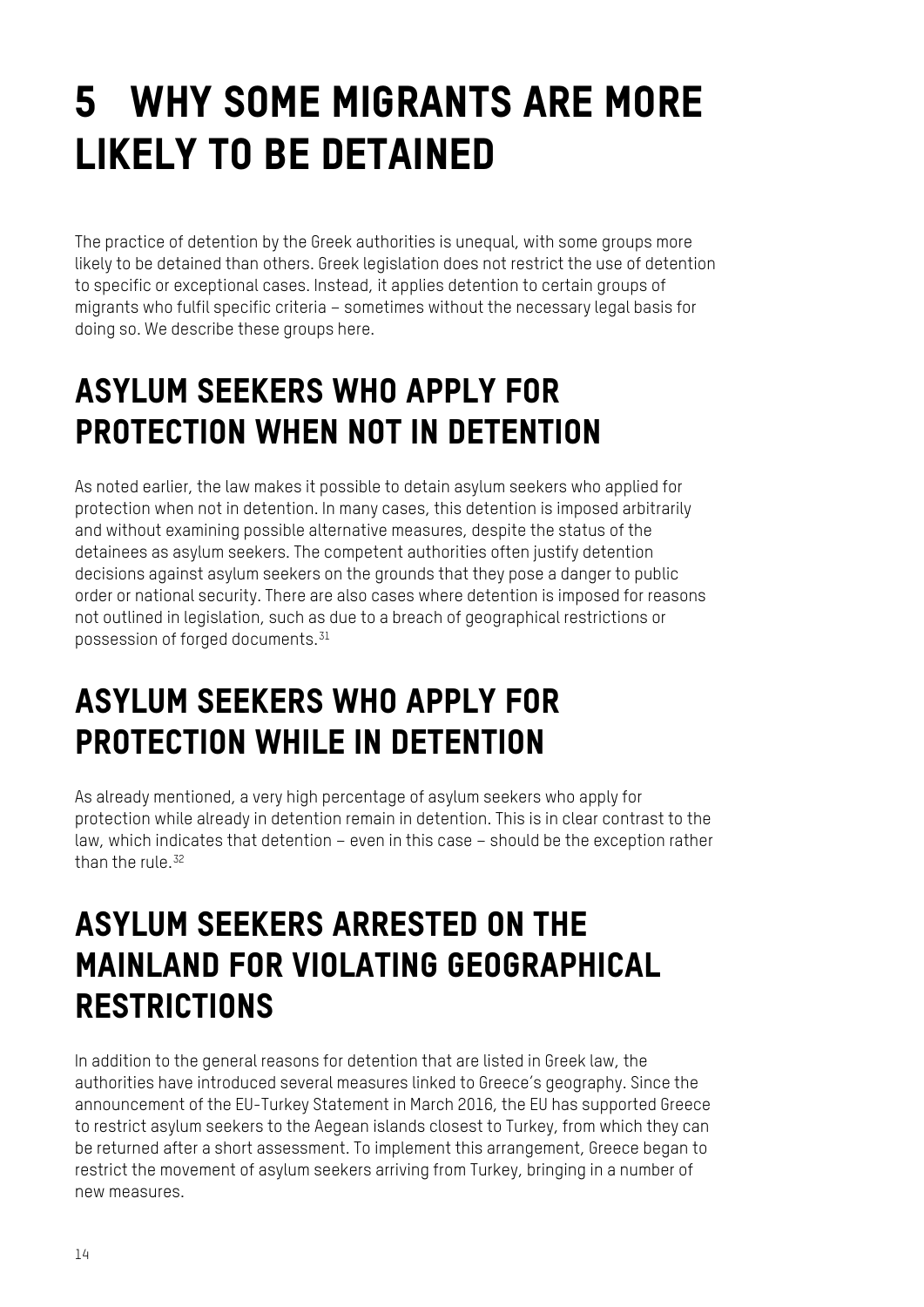The first measure was a geographical restriction – an order prohibiting asylum seekers from leaving the Aegean islands on which their case is being examined.

Detention for non-compliance with this geographical restriction is not provided for under Greek law. Yet the authorities often arrest individuals for infringing the geographical restriction if they entered the country from five islands (Lesbos, Chios, Leros, Samos or Kos). The legal basis for this type of detention stems from a Police Circular issued on 18 June 2016.[33](#page-27-5) Yet two years later, this very decision to impose geographical restrictions was annulled by the Council of State, the highest Administrative Court in the country, as incompatible with the Geneva Convention and the European Convention on Human Rights.<sup>[34](#page-27-6)</sup> Despite it contravening international law, asylum seekers arrested for infringement of the geographical restriction are returned from the mainland to the islands. $35$ 

In 2020, a total of 282 asylum seekers were apprehended and returned to the islands for this reason.[36](#page-27-8)

## ASYLUM SEEKERS ARRIVING IN KOS

A 'pilot project' was implemented in May 2018 on the islands of Kos and Lesbos. Asylum seekers coming from countries with an asylum recognition rate lower than 33% were immediately placed into detention upon arrival and remained in detention during the whole asylum application procedure.<sup>[37](#page-27-9)</sup> This policy was tightened even further in 2020, when new legislation created a 25-day period of 'restriction of movement' for newly arrived persons so that they might be subject to the identification procedure.<sup>[38](#page-27-10)</sup> In practice, this has led to the generalized detention of any person arriving in Kos since 1 January 2020.<sup>[39](#page-27-11)</sup> In Lesbos, this practice was abandoned after the fire that destroyed the detention centre inside Moria camp.

#### ASYLUM SEEKERS FOR WHOM APPLICATION FOR ASYLUM WAS IMPOSSIBLE DUE TO ADMINISTRATIVE DEFICIENCIES

There are many cases where asylum seekers were prevented from applying for asylum due to lack of access to the Asylum Service. In some cases, it seems that applicants tried unsuccessfully to register via the inefficient Skype portal provided by the Asylum Service. The individuals involved in these cases remained unregistered and are subject to arrest and detention [40](#page-27-12)

## MIGRANTS WITH NO RESIDENCE PERMIT

Migrants who lack a legal residence permit in Greece are detained while the authorities process their deportation or return.[41](#page-27-13) Detention takes place in the Pre-Removal Centres on the mainland. Asylum seekers whose application has been rejected in the second instance may also be included in this group; after receiving a second instance decision, they are downgraded to the status of undocumented migrants.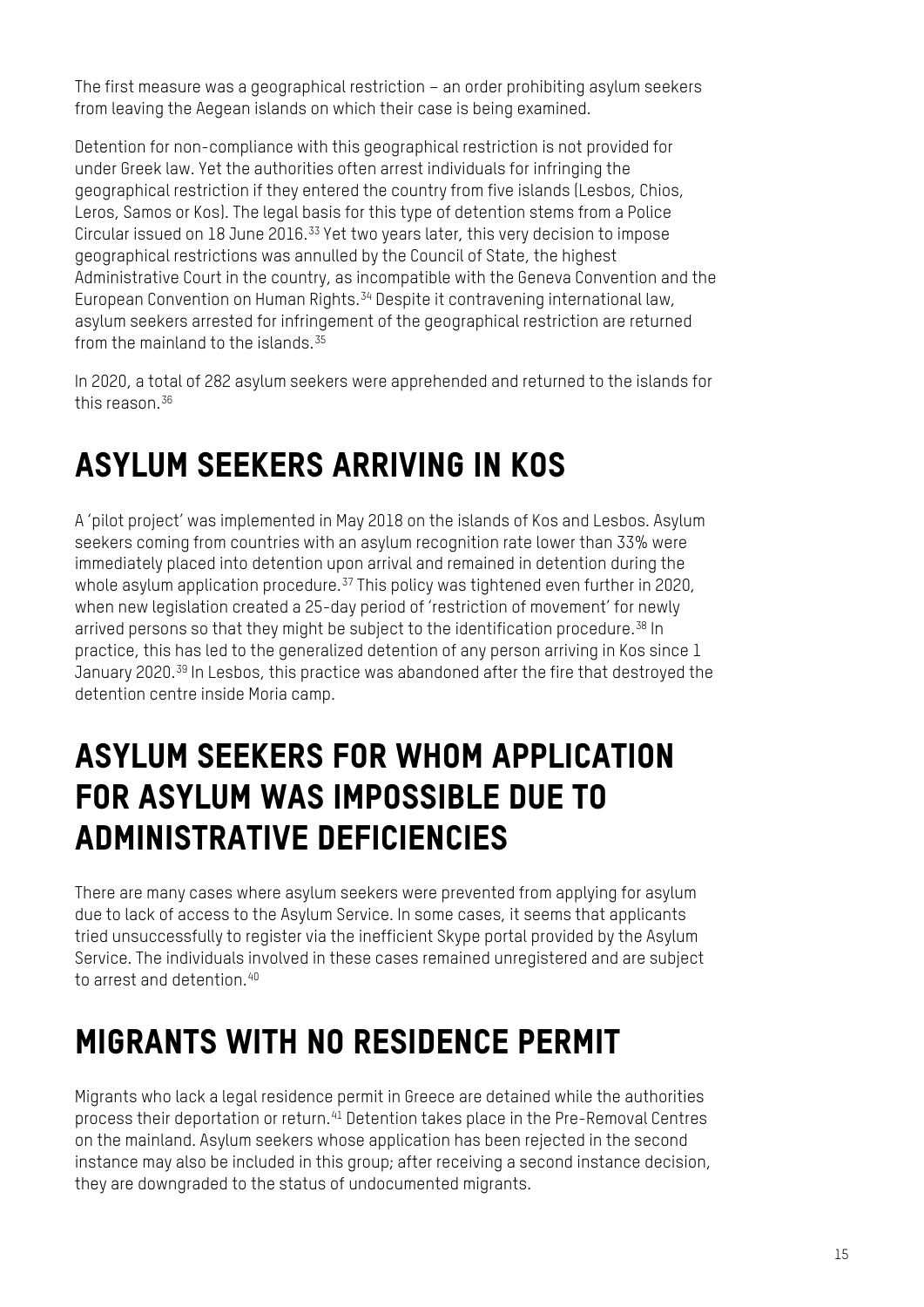## MIGRANTS IN DETENTION PENDING TRANSFER TO RECEPTION AND IDENTIFICATION CENTRES

This practice has been most evident in the Evros region at times of increased arrivals, despite the fact that it is not provided for in national legislation. Article 39 (1) L.4636/2019 stipulates that new arrivals should be referred directly to a reception and identification centre. [42](#page-27-14)

## MIGRANTS DETAINED BEFORE BEING ALLEGEDLY PUSHED BACK

Pushback allegations have been consistently reported in recent years, becoming more intense and chronic since 2020. Institutions such as the European Commission,  $43$  the European Parliament's Committee on Civil Liberties, Justice and Home Affairs (LIBE)[44](#page-27-16) and the UN Special Rapporteur on the Human Rights of Migrants<sup>[45](#page-27-17)</sup> consider those allegations to be serious. Detention in these cases includes arrest, short arbitrary detention under poor or even humiliating conditions, and informal forced return to Turkey, in clear violation of international and EU law. [46](#page-27-18)

### UNACCOMPANIED MINORS IN PROTECTIVE **CUSTODY**

Despite the positive step to disallow the detention of unaccompanied minors in 'protective custody',[47](#page-27-19) in practice some unaccompanied minors are still detained.

The fact that detention is imposed upon so many different groups of people indicates that the practice has become generalized against migrants. Rather than being a practice of last resort, it has become the rule.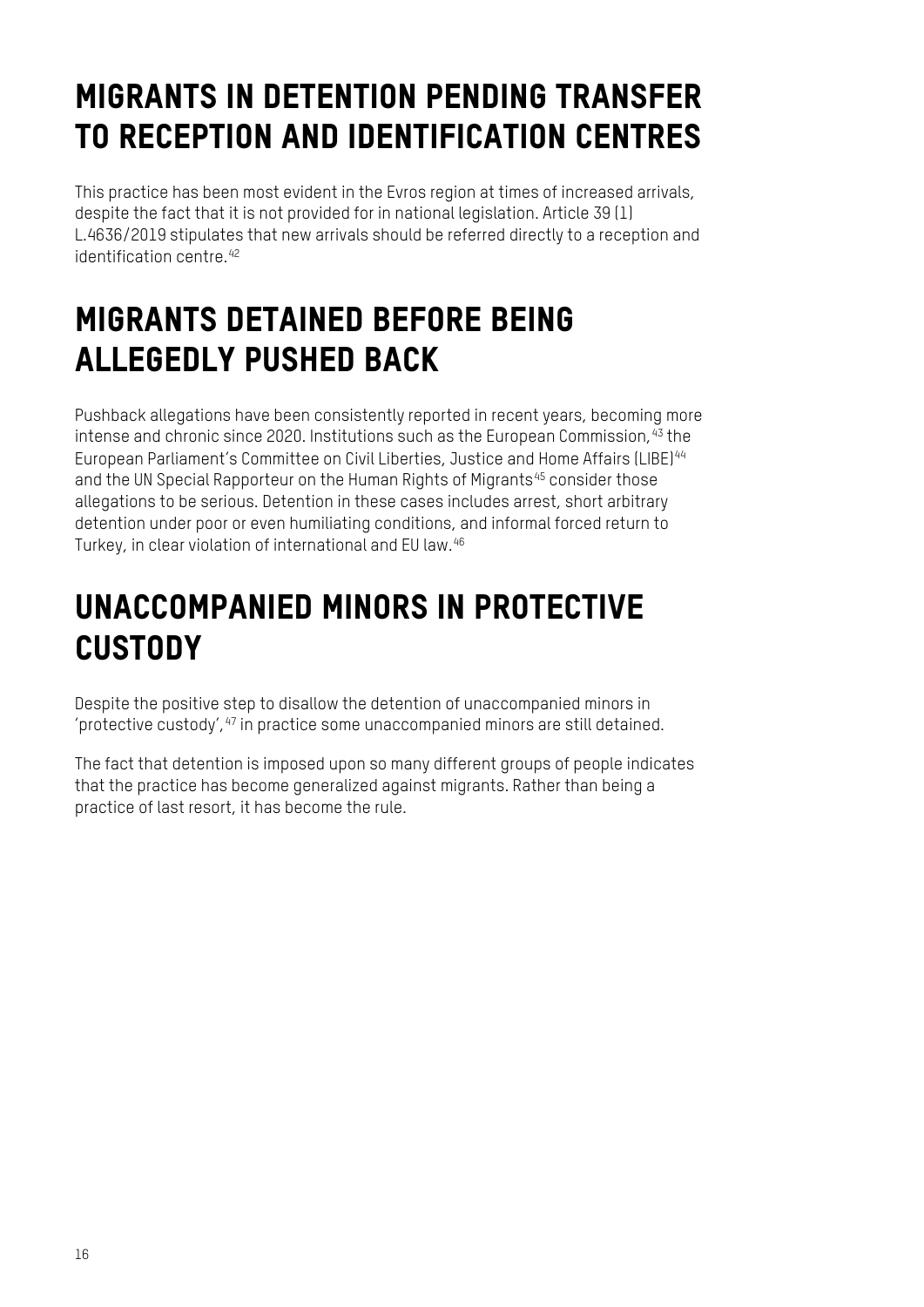## 6 CONDITIONS IN DETENTION INFRINGE ON HUMAN RIGHTS AND **DIGNITY**

Even when the use of detention is justified by law, there have been many reports of asylum seekers being kept in conditions that violate their rights and dignity.

There are huge differences between the conditions of detention in police stations and those in Pre-Removal Centres. About 25% of people who are detained are held in police stations throughout the country, while most migrants are detained in one of the seven Pre-Removal Centres.

## DETENTION IN POLICE STATIONS

Detention in police stations or other places under the responsibility of the police (including border police stations, the Police Directorate building, and the police station at Athens airport) seems to be the harshest form. Cells are designed for only a few hours' detention, but migrants are often detained there for much longer periods, with no outdoor access, no access to a natural light source and no privacy. They are also often detained in the same cells as suspects of serious crimes. There is no access to an interpreter and no medical or psychological services are provided.

The European Court of Human Rights, in two separate cases in 2018 and 2019, ruled that prolonged detention in police stations constitutes a breach of Article 3 of the European Convention on Human Rights, noting that 'police stations per se … are places designed to accommodate people for a short time only'. [48](#page-27-20) Despite this, Greek authorities continue this unacceptable practice and ignore the ruling.

### DETENTION CONDITIONS IN PRE-REMOVAL CENTRES

Reports suggest a range of poor conditions in Pre-Removal Centres. While some are specific to each centre, others are common to all. The most common problems are as follows:[49](#page-27-21)

- Lack of medical personnel. Recent data confirm that only 10 doctors are available for 2.392 detainees in the seven Pre-Removal Centres.<sup>[50](#page-27-22)</sup>
- Lack of interpreters. Two of the Pre-Removal Centres have no interpreters at all, while others have insufficient numbers of interpreters for those detained.
- Lack of mental health specialists. There are only nine psychologists available across all seven centres. In total, there are just 34 medical and psychosocial support staff for the seven Pre-Removal Centres (doctors, psychiatrists, nurses, psychologists, interpreters and social workers), a reduction on 2020.<sup>[51](#page-28-0)</sup>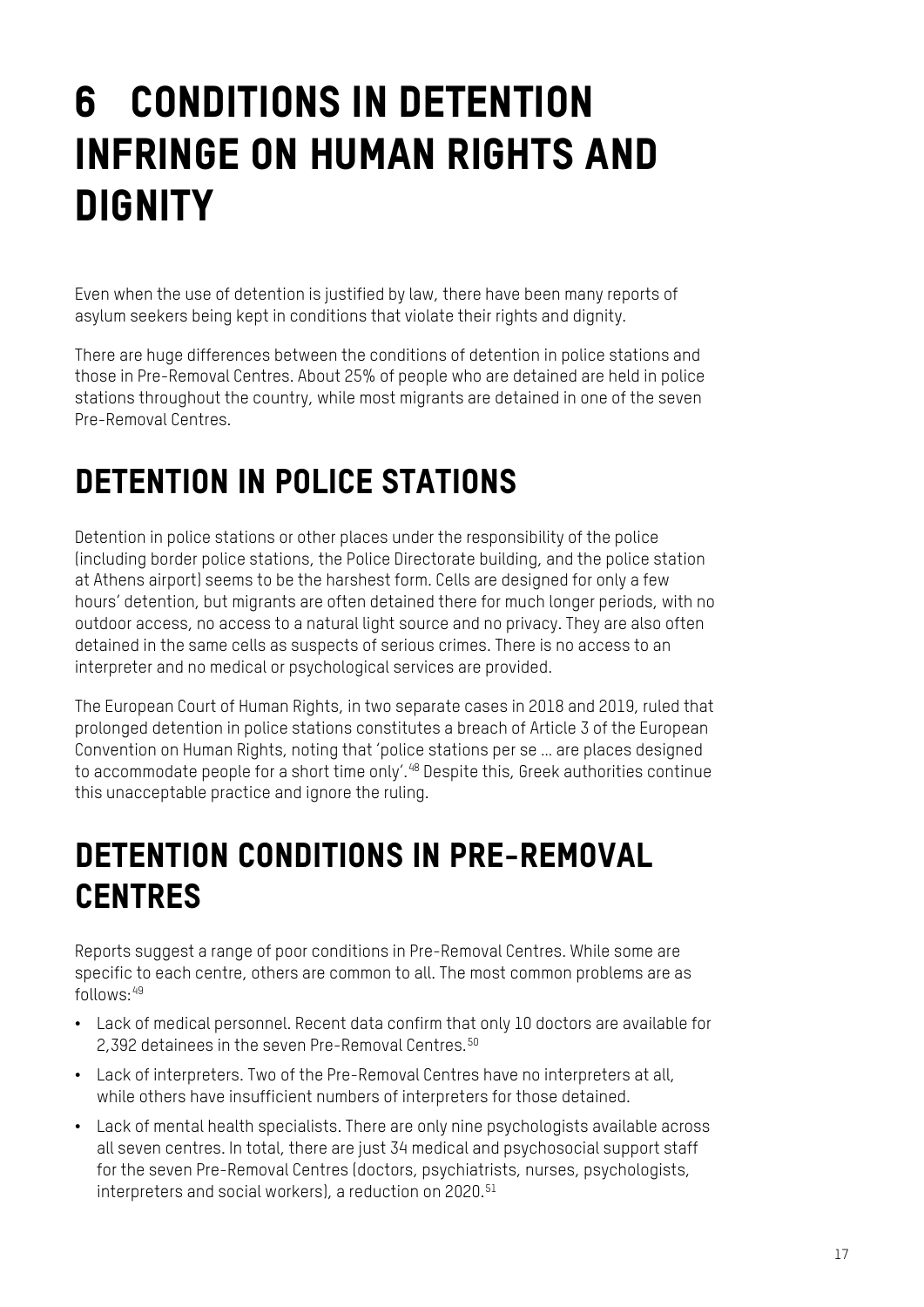- Lack of recreational activities. There is limited or no access to outdoor time or indoor leisure such as a television.
- Inadequate facilities and infrastructure. There is a lack of sanitary facilities, ventilation, heating and cleaning services.

Conditions for people in detention have long been criticized by civil society organizations. Moreover, detention conditions have been ruled incompatible with the European Convention on Human Rights (ECHR) by the European Court of Human Rights, and criticized by international organizations such as the United Nations Refugee Agency (UNHCR) and the Council of Europe's Committee for the Prevention of Torture and Inhuman or Degrading Treatment or Punishment (CPT).

Specifically, UNHCR noted in 2019 that 'conditions and procedural safeguards continue to be problematic. […] Some of the main deficiencies of concern to UNHCR include […] seriously substantial substandard conditions of detention in the pre-removal centers, in particular in P. Ralli [Petrou Ralli] in Athens and Fylakio at Evros.' [52](#page-28-1)

These major problems were also pointed out by the Greek Ombudsman in June 2021.<sup>[53](#page-28-2)</sup>

In 2020, the CPT called upon the Greek authorities to '… change the current approach towards immigration detention [and] to take decisive steps … to reform their immigration detention system [in line with] European values and norms'.<sup>[54](#page-28-3)</sup> Although things seem to have improved since 2011, when the CPT – for the first and only time with regards to an EU Member State – issued a public statement concerning the detention conditions of migrants, the strong criticism remains. Its 2020 report notes that 'regrettably, despite repeated recommendations by the Committee, the approach of Greek authorities has not evolved substantially'. [55](#page-28-4)

## IN DENIAL: LACK OF RECOGNITION BY GREECE ON INHUMANE CONDITIONS IN DETENTION

Finally, it is important to examine how the Greek justice system has addressed (or failed to address) the issue of detention conditions in the context of examination of remedies against detention.

Poor detention conditions have often been invoked by appeal lawyers during detention reviews, as the court must decide not only on the necessity of detention, but also on the compatibility of detention with certain human rights conditions.

The Greek administrative courts have been very reluctant to accept arguments based on the low standards of detention centres. In most cases, these arguments have been rejected as 'vague and inadmissible', with justification of detention centres on the basis that 'direct medical care can be provided […] there is an area available for physical activity and by its nature it is not only intended for short stay'. In other cases, the conditions of detention are not examined at all.<sup>[56](#page-28-5)</sup>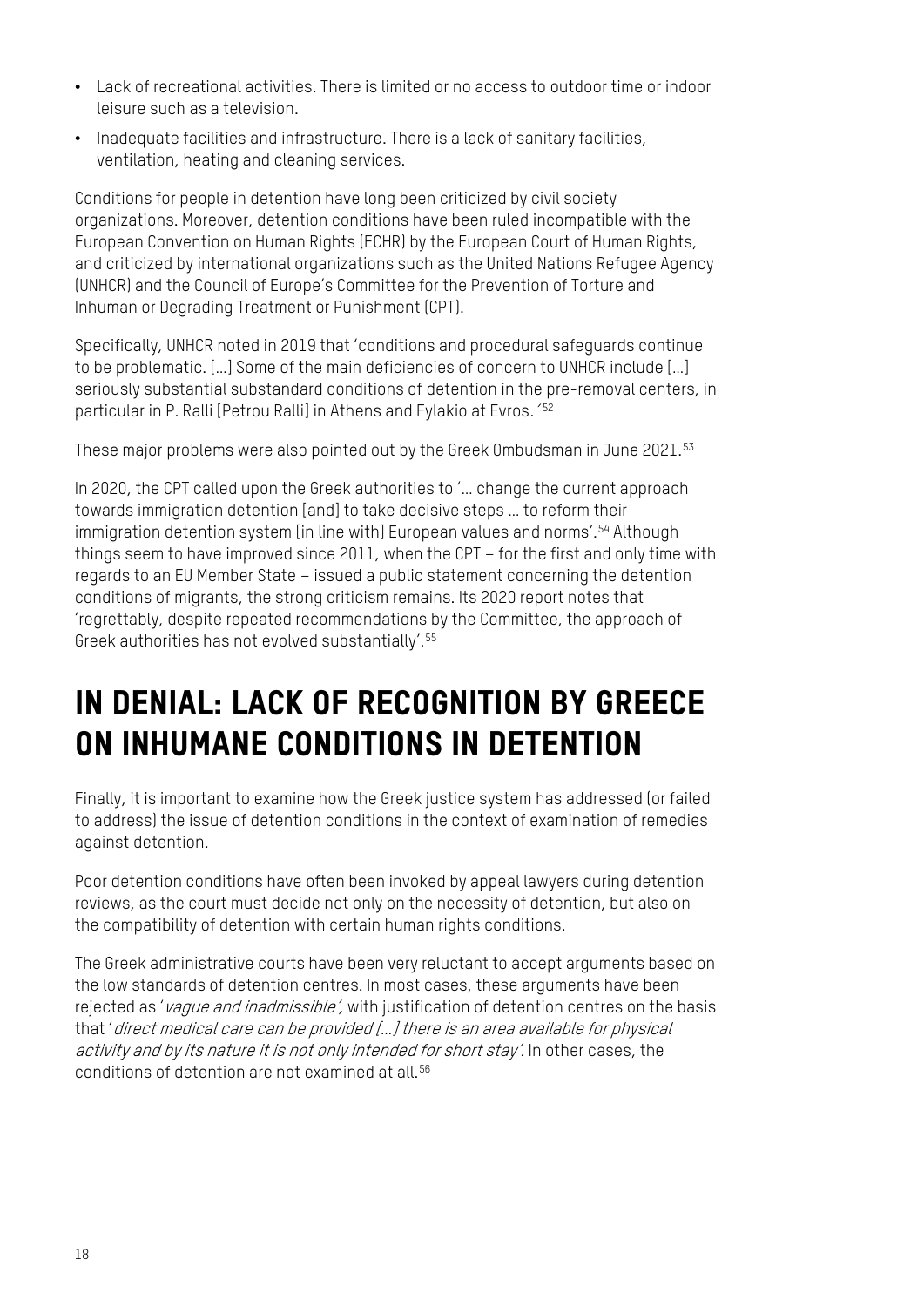## 7 PROVISIONS FOR VULNERABLE PEOPLE IN DETENTION

## THE EXPERIENCES OF WOMEN IN DETENTION

Many international authorities recognize the particular risks faced by women when subjected to immigration detention. The International Organization for Migration (IOM) states that women in detention are more vulnerable to sexual abuse and should 'be detained in separated facilities and guarded by female warders', as well as ensured privacy conditions.[57](#page-28-6) It is often the case that women in detention have already suffered specific kinds of abuse on which immigration detention might have retraumatizing effects. In this regard, the UN Special Rapporteur on the Human Rights of Migrants has stated that 'whenever possible, migrant women who are suffering the effects of persecution or abuse, or who are pregnant or nursing infants, should not be detained.'[58](#page-28-7) Furthermore, the Council of Europe Commissioner for Human Rights has also taken a position against the detention of pregnant women.[59](#page-28-8)

Greek law stipulates that women should be detained separately from men,  $60$  and that the privacy and unity of families in detention should be respected. [61](#page-28-10) Women are usually detained in the Pre-Removal Centre in Tavros. However, organizations working in the centres are concerned about the facilities provided and their ability to meet the needs of single women. Specifically, there is a lack of interpreters, medical personnel, psychologists and social workers.

Though there are relatively few women in detention compared with men, and there is a much higher success rate for appeals submitted on behalf of detained women, detention of single vulnerable women in Greece is not uncommon. [62](#page-28-11)

In some recent cases, the administrative courts have rejected appeals against detention by survivors of sexual and gender-based violence, by women suffering serious psychiatric illnesses (supported by medical documentation), by survivors of violence in the country of origin, and by women suffering from diabetes and asthma.<sup>[63](#page-28-12)</sup> In an even more striking case, the administrative courts rejected an appeal to leave detention by a heavily pregnant woman, despite deportation being prohibited by law in such cases. This illustrates how the principle of detention as a last resort is being ignored, even for the most vulnerable individuals. [64](#page-28-13)

## CHILDREN'S EXPERIENCES OF DETENTION

Though the administrative detention of children is not prohibited by law, many international organizations condemn the practice and maintain that alternatives should be found. The UN Convention on the Rights of the Child (UNCRC) states that 'no child shall be deprived of his or her liberty unlawfully or arbitrarily' (Article 37).<sup>[65](#page-28-14)</sup> The UN Committee on the Rights of the Child has called on states to 'expeditiously and completely cease the detention of children on the basis of their immigration status' and 'adopt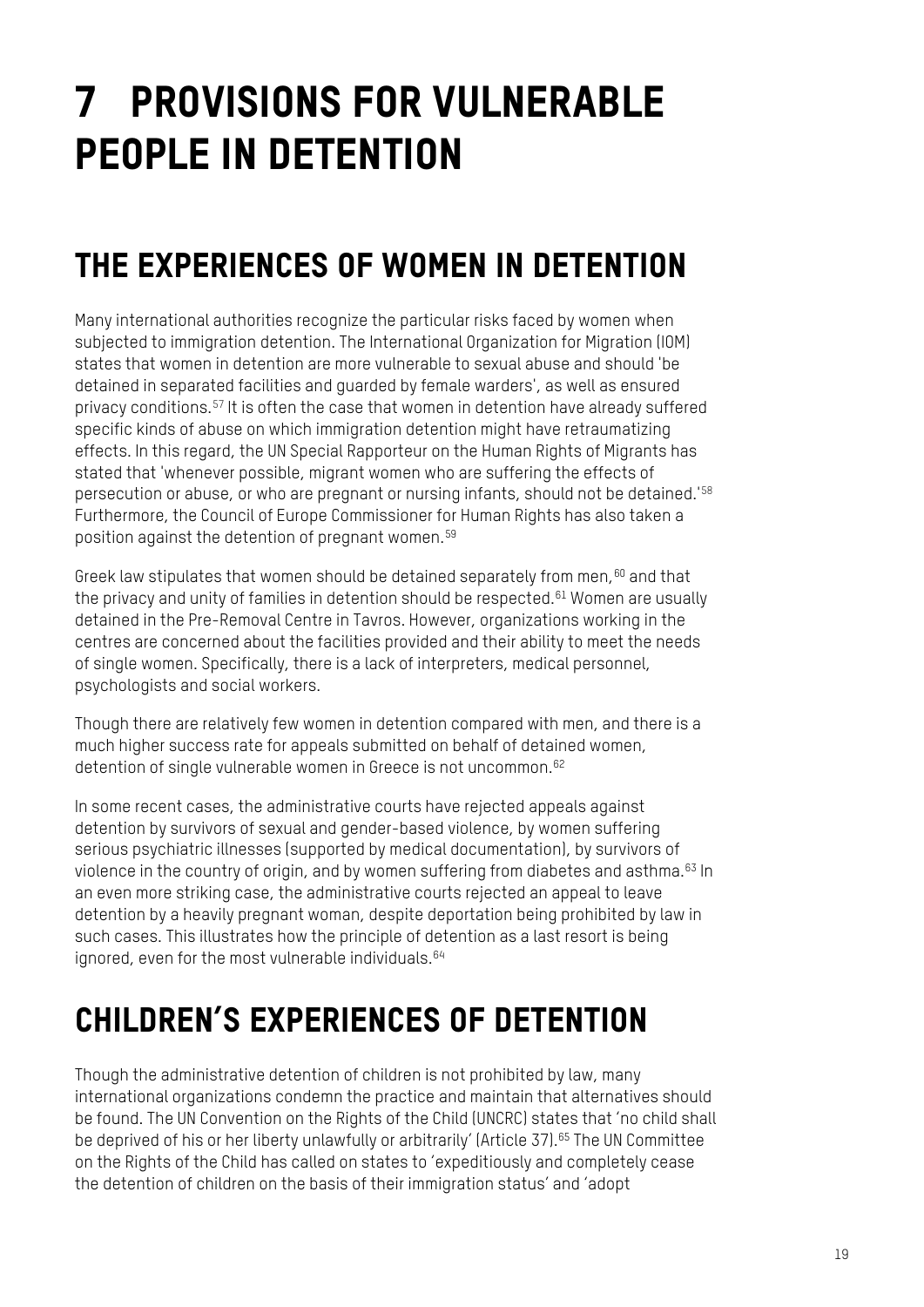alternatives to detention that fulfil the best interests of the child' (paragraphs 78 and 79).' [66](#page-28-15)

Greek legislation permits the detention of children '… only in exceptional cases … as a last resort solution, only to ensure that they are safely referred to appropriate accommodation facilities for minors'.<sup>[67](#page-28-16)</sup> However, in practice children are often detained when alternatives exist.

Detention of children includes detention when their family members are also detained (i.e., when the whole family is subject to detention), and detention of unaccompanied minors.

In the first instance, families with children are often detained despite decisions made by the European Court of Human Rights which indicate that this should not happen. [68](#page-28-17) Usually, the detention of children alongside family members happens in the context of migration controls.

Unaccompanied minors have been detained in Greece under the status of 'protective custody', which has been harshly criticized for various reasons:

- 1. In practical terms, it entails detention in a police station under conditions even worse than those provided in Pre-Removal Centres.
- 2. There is no time limit on the duration of protective custody, although it does not usually last for more than a few days.
- 3. There is no appeal process to question the validity of a decision to place a child in protective custody.

The European Court of Human Rights found in 2019 that automatic detention of unaccompanied minor asylum seekers under protective custody in police stations did not take into consideration the best interests of the child and thus violated Article 5(1) of the European Convention on Human Rights (Right to Liberty and Security).<sup>[69](#page-28-18)</sup> It is also often in violation of Article 3 of the Convention due to the conditions of 'protective custody' in police stations.[70](#page-28-19) More recently, on 26 January 2021, the European Committee of Social Rights ruled on a complaint by the International Commission of Jurists (ICJ) and the European Council for Refugees and Exiles (ECRE), finding that detention of unaccompanied migrant children under the 'protective custody' scheme is a violation of Article 17.1 of the European Social Charter (the right of children and young persons to social, legal and economic protection).<sup>[71](#page-28-20)</sup>

Under pressure from numerous decisions against the practice, a legislative initiative in 2020 abolished detention as a form of protective custody.[72](#page-28-21) Despite this, protective custody for unaccompanied minors is still being used in Greece. According to the National Center for Social Solidarity (EKKA), on 15 August 2021 – eight months after the practice was abolished – there were 21 unaccompanied minors in protective custody (down from 28 the previous month). [73](#page-28-22)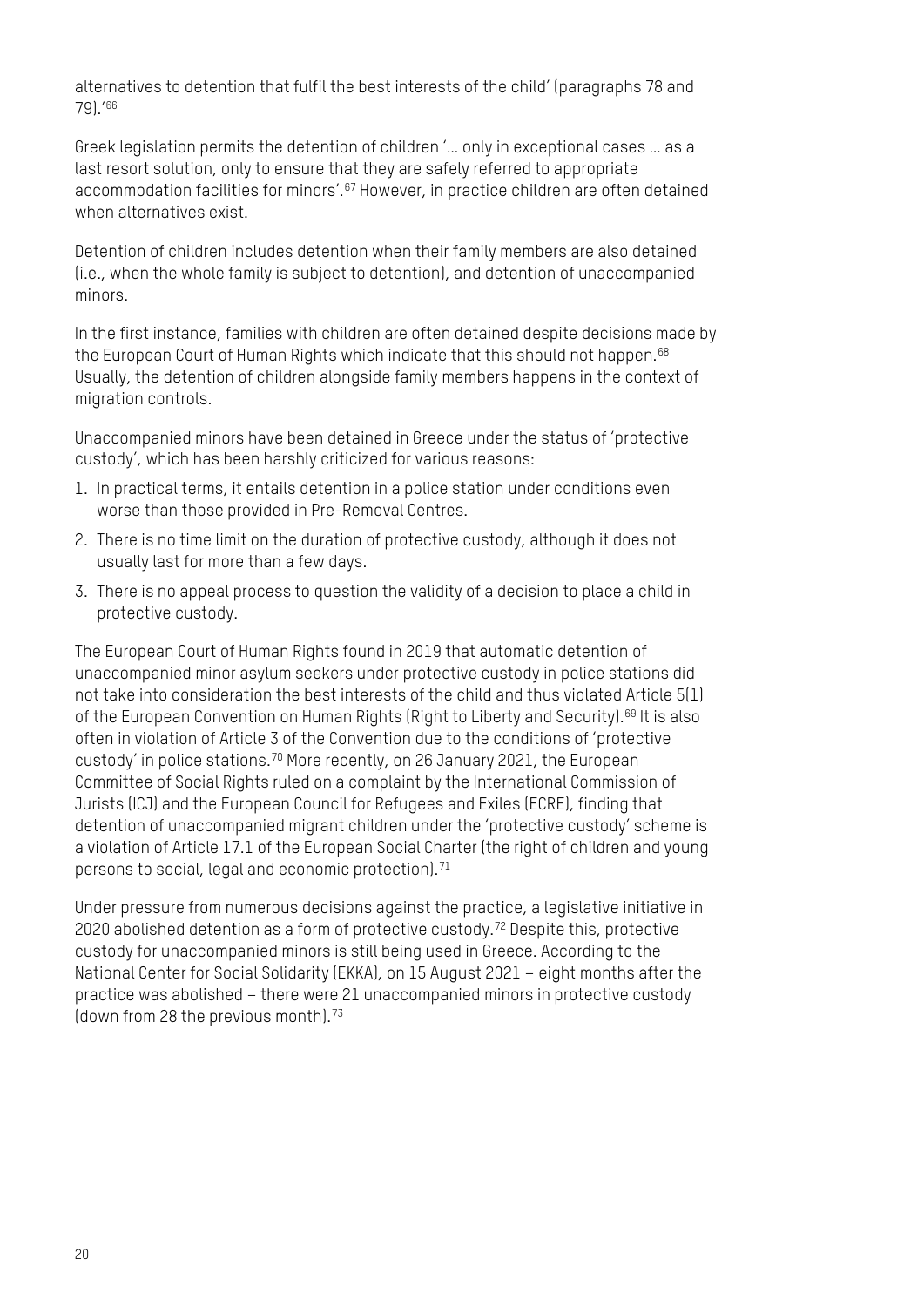## 8 DETENTION AND DECISIONS ON THE IMPOSSIBILITY OF RETURN

Detention may be imposed when asylum applications are rejected in the second instance. In this case, a return decision (to country of origin) is issued. Detention decisions are often issued and then renewed for more than three months. In this instance, detention serves as a means of safeguarding an individual's return to Turkey in accordance with the EU-Turkey Statement and the EU-Turkey Readmission Agreement.<sup>[74](#page-28-23)</sup>

However, since 30 March 2020, Turkey has suspended the return of migrants whose asylum applications were rejected by Greece, invoking COVID-19 restrictions. This suspension was ongoing at the time of writing this report (October 2021). Asylum seekers whose protection claims have been rejected face an impossible situation: the Greek authorities keep them in detention for the stated purpose of returning them to Turkey, while Turkey rejects all returns, with no indication of when it might review this policy.

Despite this Catch-22 situation, the Greek authorities often do not consider – even in cases of impossibility of return to Turkey – alternative measures to detention.

The Greek Ombudsman has recently issued a recommendation in the case of 19 migrants detained in the Pre-Removal Centre on Kos island.[75](#page-28-24) They had their applications rejected in the second instance and were subsequently kept in detention for more than six months. The Ombudsman concluded that detention cannot be acceptable in the context of the impossibility of return. The Ombudsman reminded the Greek authorities that in such cases, detention contradicts both national and EU legislation. Specifically, Article 30(4) L.3907/2011 stipulates that '…when it becomes obvious that there is no reasonable perspective of return for legal or any other reasons … detention is abrogated and the third country national is released'. In the same vein, the Return Directive 2008/115/EC introduces the principle of proportionality and states that 'detention is justified only for the preparation of return or for the execution of the deportation procedures and if the application of less forced measures is not enough'.  $^{76}$  $^{76}$  $^{76}$ 

Moreover, the European Court of Human Rights has ruled that detention is justified only if procedures for removal are in progress.<sup>[77](#page-29-0)</sup> If the procedures are not carried out with due diligence, detention is not justifiable. [78](#page-29-1)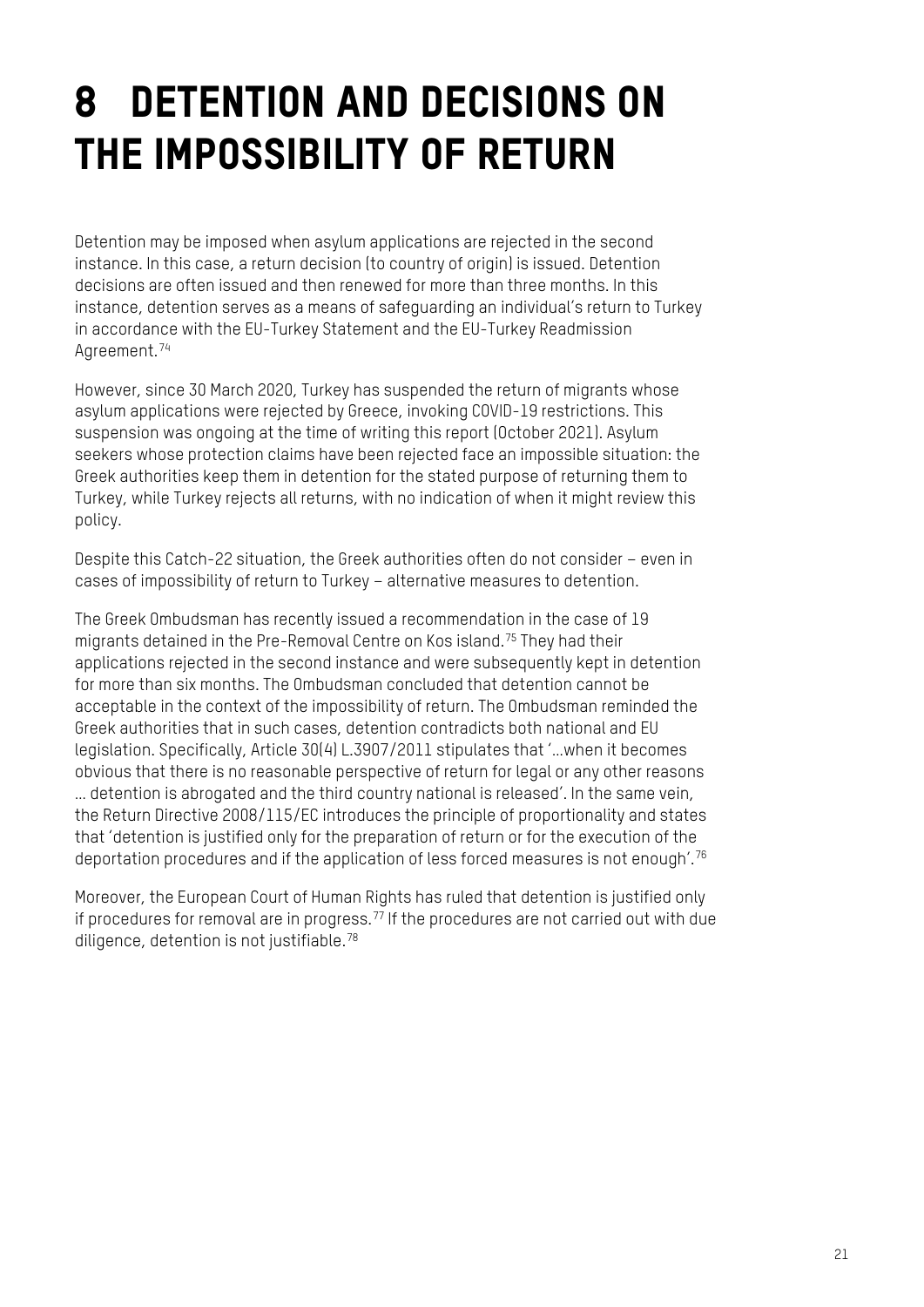## 9 ALTERNATIVES TO DETENTION

Discussions on alternatives to detention should begin with an acknowledgement that depriving someone of their personal freedom should be a last resort. As the European Court has reiterated in many cases, authorities should consider the fact that administrative detention is imposed on people who have fled their own country, often in fear of their lives, and who are suffering further trauma and revictimization in the countries that should be hosting them safely and in dignified conditions.  $^{79}$  $^{79}$  $^{79}$ 

In Greece, prioritizing alternative measures to detention is mandated by law, but administrative practices do not comply with this. The authorities often use exemption clauses to justify detention, though these practices are illegal. The Greek Council for Refugees has commented that the recent change to the legal framework 'undermines the general principle that the detention of asylum-seekers should be exceptional and only be resorted to when necessary to achieve a legitimate purpose'.<sup>[80](#page-29-3)</sup>

Asylum legislation references the possibility of imposing alternative measures to detention, as it states that detention of asylum seekers may be imposed '… under the condition that there cannot be implementation of alternative measures as those mentioned in paragraph 3 of Article 22 of L.3907/2011'.<sup>[81](#page-29-4)</sup>

Those alternative measures mentioned in L.3907/2011 include:

- 1. The duty to appear before the competent authorities on a regular basis pending his/her removal from the country.
- 2. The duty to deliver travel documents to the authorities.
- 3. The duty to stay in a certain place.
- 4. The duty to deposit a financial quarantee. [82](#page-29-5)

The Greek administrative courts have also imposed – in the context of examination and approval of appeals against detention decisions – the following terms as alternatives to detention:

- 1. A deadline for departure.
- 2. An obligation to provide residence and contact information.
- 3. An obligation to present to the Asylum Service within 10 days to complete the asylum application registration.

The administrative courts have also imposed the same timeline on the authorities in the same context. Instead of extending the detention, authorities can:

- 1. transfer the migrant to a reception and identification centre for identification procedures;
- 2. transfer the migrant who has stated his/her intention to apply for international protection before the Asylum Service to complete the registration procedure.<sup>[83](#page-29-6)</sup>

It is unacceptable that 10 years after this legislation was implemented, the Greek authorities have not even tried to implement alternative measures to detention. For example, the amount of the financial guarantee required has not been determined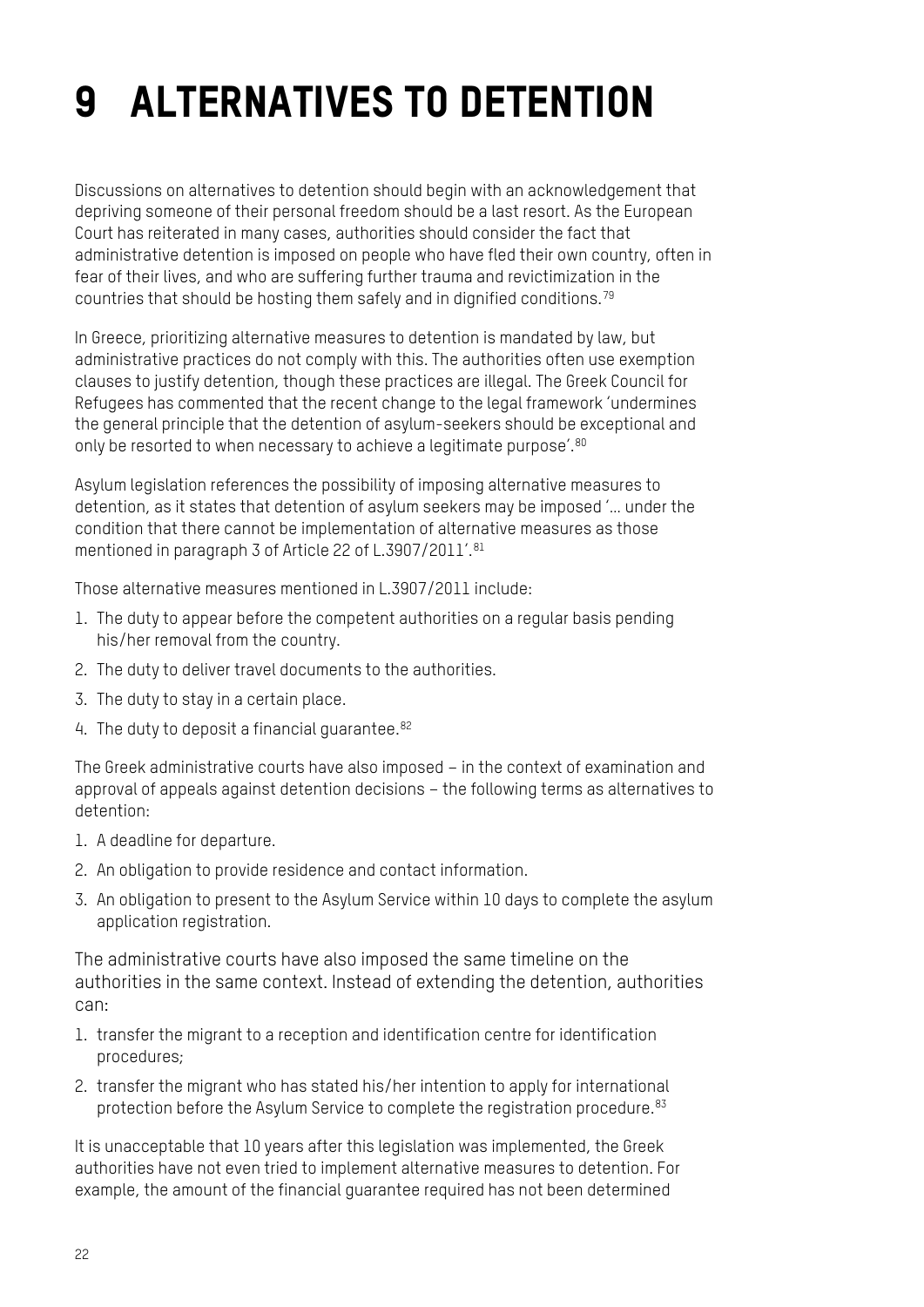during the 10 years since the enactment of the law, as the relevant Joint Ministerial Decision is still pending.

Among the alternatives to detention, reporting regularly to a police station appears to be a much less harsh and therefore more suitable alternative that does not violate people's rights. Indeed, this practice is commonly used for those accused of a criminal offence while they are awaiting trial. Lack of legal status in a country is much less of a threat to public order than individuals who are arrested for committing criminal acts; yet the administrative courts, when considering appeals against a detention decision for Greek suspects of crimes, have prioritized alternatives such as reporting to a police station regularly (once a week or twice a month). [84](#page-29-7)

An obligation to provide residence and contact information is another proportionate alternative measure. However, the Greek authorities and the administrative courts often impose or approve detention decisions by invoking the risk of absconding (on grounds of the applicant's lack of a permanent residence). Yet they fail to take into account the unique situation of asylum seekers in that they usually cannot secure a housing contract. It is a cruel paradox that a permanent address is often a requirement, yet the Ministry of Asylum and Migration demands that asylum seekers stay in facilities provided by the Ministry, threatening to cut off financial support if this condition is not adhered to  $85$ 

The costs of administrative detention are already very high, as detention centres are expensive to build, maintain and operate.<sup>[86](#page-29-9)</sup> These funds could be invested in other much needed areas such as integration – a longer-term and more humane solution.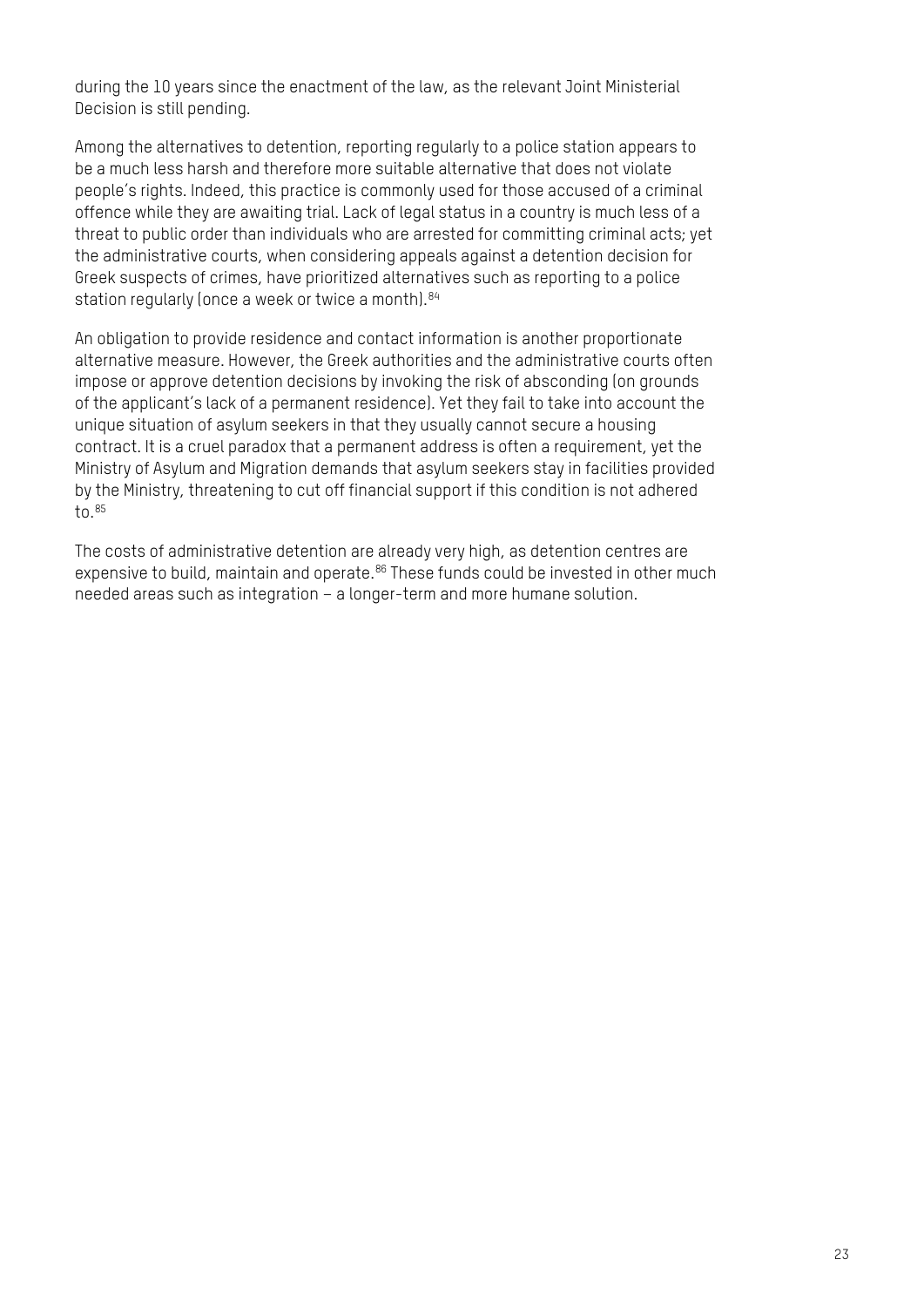## 10 CONCLUSION AND RECOMMENDATIONS

Detaining people seeking asylum in inhumane conditions that violate their human rights and dignity is completely unacceptable, especially when less harsh and more proportionate alternatives to detention are enshrined in national law and supported by international and EU law.

In addition, a number of recent legislative amendments and arbitrary administrative practices undertaken by the Greek authorities are in direct breach of EU law.

The recent amendment of L.3907/11 by Article 51 L.4686/2020 provides for the possibility of detention without the obligation to first examine alternatives. This is contradictory to the Return Directive, which indicates that detention may only be possible 'unless other sufficient but less coercive measures can be applied effectively in a specific case'. [87](#page-29-10)

The lack of an individual assessment and the imposition of detention on the grounds of risk of absconding that are based on a non-exhaustive list of criteria is also not in line with the relevant provision of the EU law which provides that those criteria 'must be defined by law'.<sup>[88](#page-29-11)</sup>

In addition, detention on the grounds of public order for asylum seekers and recognized refugees is out of the scope of EU law as the Return Directive does not provide for detention for public order reasons.<sup>[89](#page-29-12)</sup>

Finally, the lack of effective legal aid is in clear breach of Article 9(6) of Directive 2013/33/EU, which lays down standards for the reception of applicants for international protection.

This research has highlighted the impact of detention on asylum seekers in Greece. Oxfam and the Greek Council for Refugees call on the Greek government to implement the following changes to legislation to protect the human rights of those seeking asylum:

#### ESTABLISH A PROPORTIONATE LIMIT TO THE DURATION OF DETENTION

Current legislation allows consecutive decisions that may prolong detention for up to 18 months, or even 36 months. This is an extreme provision. Given that the Greek Constitution provides for detention of up to 18 months only in exceptional cases of very serious crimes, it is totally disproportionate to set the same time limit for administrative detention for asylum seekers. A shorter time frame would still be sufficient to allow the authorities to implement any decision to return. If return is not possible, the person in detention should be released.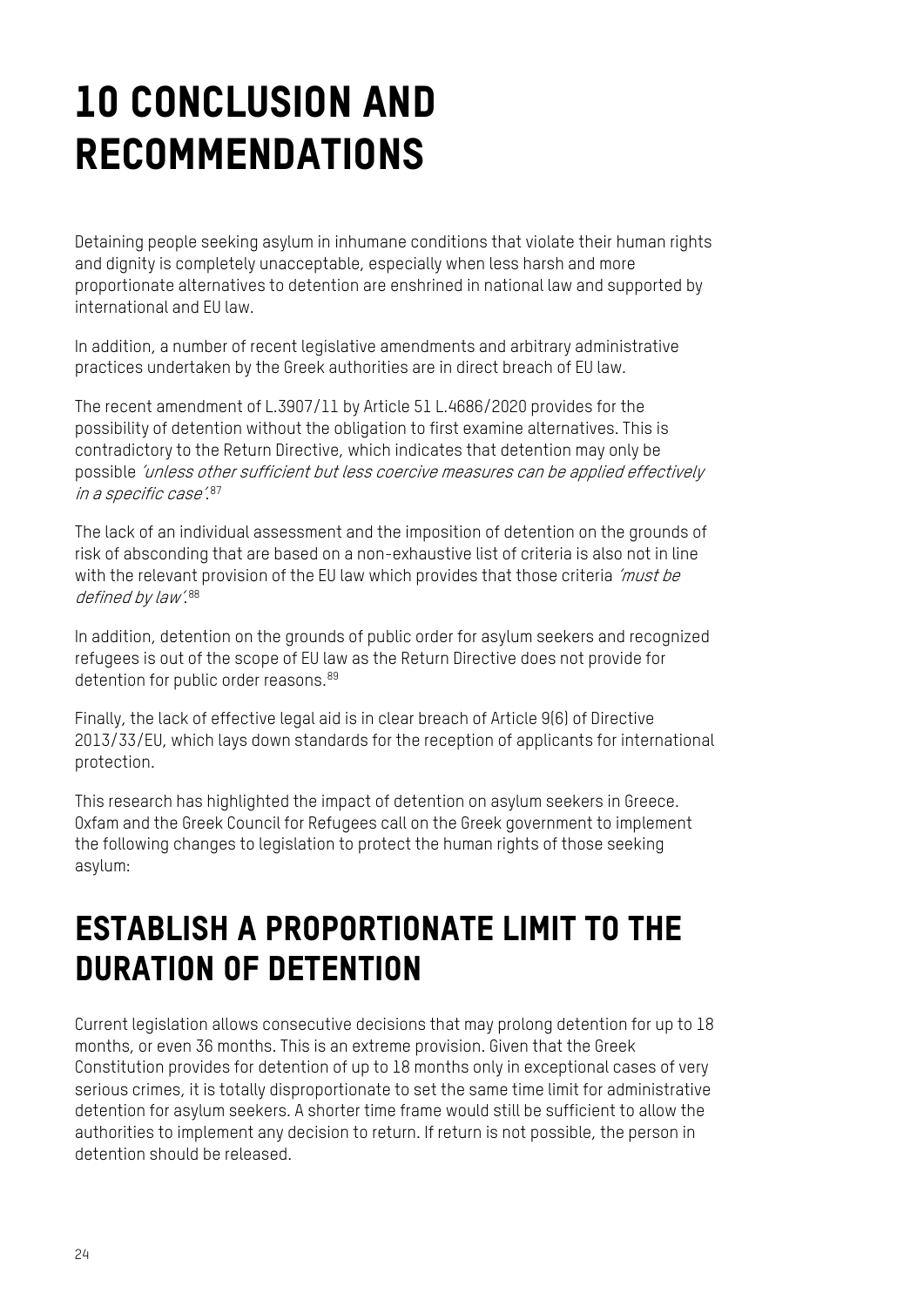## END DETENTION ON THE GROUNDS OF PUBLIC ORDER AND NATIONAL SECURITY

'Public order' and 'national security' are vague legal terms. Decisions of detention issued on these grounds often just repeat the wording of the law and do not justify detention after a specific assessment of an individual applicant's case. Any threat to public order should be based on a specific accusation addressed to the applicant by the competent judicial authorities.

## END DETENTION OF CHILDREN

Administrative detention for children is unacceptable. It is not in the best interests of the child and is thus always a disproportionate measure. The legislative abolition of protective custody is to be welcomed, but its full implementation is still pending. Police stations, Pre-Removal Centres and other places of detention should be explicitly defined as unacceptable in which to detain children. Ending the detention of children also means that their parents (where they have custody) are not detained.

## END DETENTION IN POLICE STATIONS

There should be no administrative detention in police stations for migrants. Police stations are places for individuals suspected of committing a crime. Police cells are designed for holding people for very short periods of time, and do not provide conditions that respect human dignity.

#### END DETENTION IN CASES WHERE THERE IS NO REAL AND IMMEDIATE POSSIBILITY OF REMOVAL

Given the COVID-19-related restrictions on returns by Turkey (and possibly other countries), which show no signs of being lifted, thousands of asylum seekers will be unable to be returned any time soon. In this context, it is unreasonable to insist on generalized detention, as its purpose – to ensure that the return or deportation goes ahead – cannot be fulfilled. It is not only inhumane, but also contravenes national and EU legislation to impose a measure of deprivation of personal liberty for a considerable duration with no prospect of removal (return or deportation). Detention – even when imposed as a last resort – should serve a stated goal. When this is not the case, it lacks any legitimacy.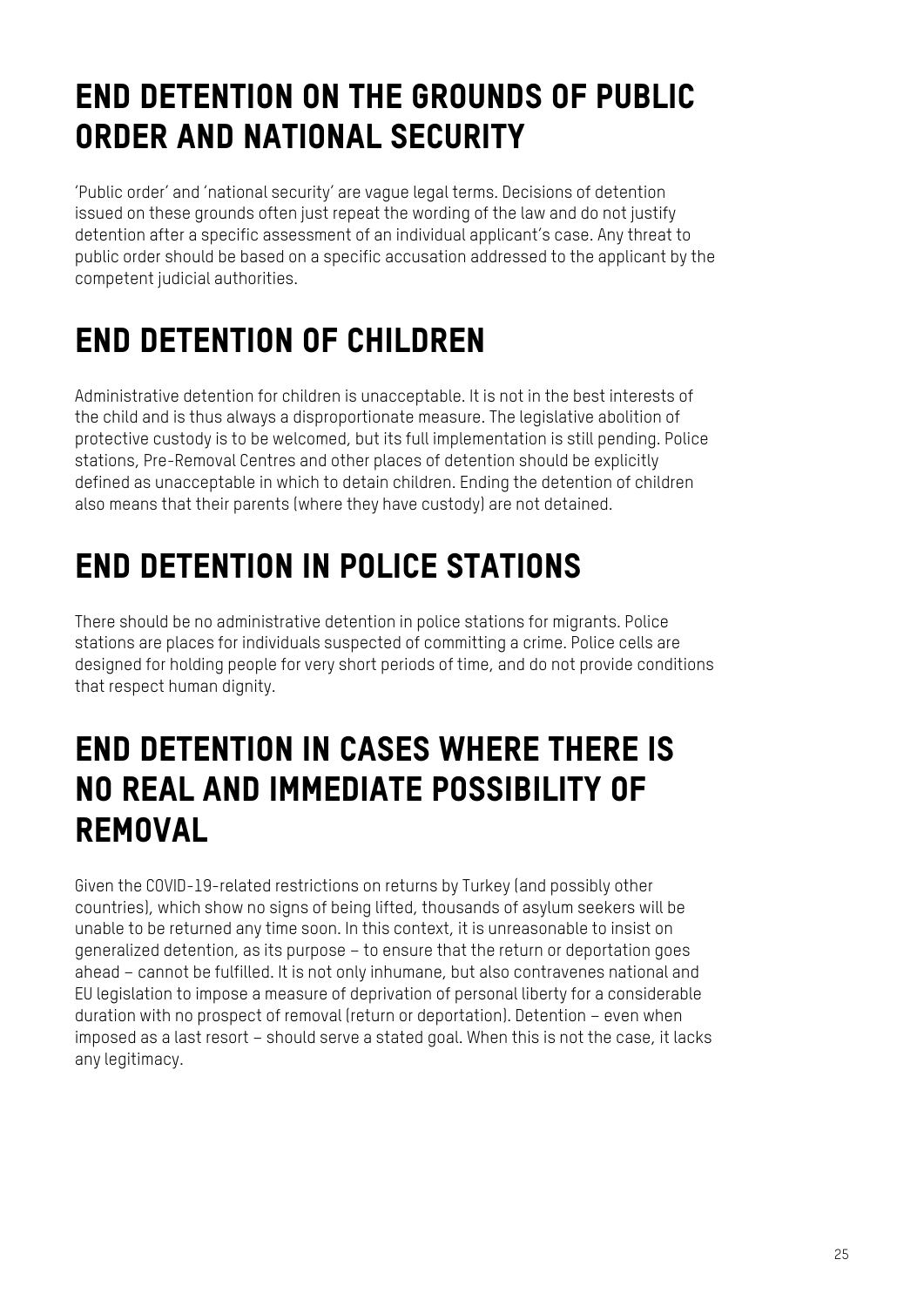## END GENERALIZED DETENTION FOR ASYLUM **SEEKERS**

Although the Greek government has not fully clarified the restrictions on movement for individuals held in the five new 'closed and controlled' Multipurpose Reception and Identification Centres, it is likely that it will amount to detention. Generalization of detention for asylum seekers contradicts national and EU legislation and jurisprudence and amounts to criminalization of the human right to seek asylum.

## REQUIRE A JUDICIAL DECISION FOR **DETENTION**

As detention affects the fundamental right to liberty, the decision to issue a detention order should only be made by an independent authority such as a judge. In practice, Greek police are currently deciding to detain asylum seekers without the involvement of impartial actors – an unjustifiable practice. A legislative amendment is necessary so as to provide for judicial review.

## MAKE REAL AND EFFECTIVE LEGAL AID AVAILABLE TO DETAINEES

Access to legal aid is a crucial factor in detention appeals, yet many asylum seekers have no access to free legal aid. $90$  Although access to free  $3/EU$ , the most recent CPT report noted that '… the provision of legal advice for issues related to detention and deportation was generally inadequate in all the detention places visited'.<sup>[91](#page-29-14)</sup>

## PROVIDE SPECIFIC ASSESSMENT OF THE RISK OF AN INDIVIDUAL ABSCONDING

Risk of absconding is often used as a reason to issue a detention decision. This research suggests that detention due to the risk of absconding is often prolonged by the police and approved by the administrative courts with no other reason for its extension. Where the risk of absconding is cited as a reason for detention (or extension of detention), there should be an assessment based on the circumstances of the individual application, rather than a general assumption of risk simply because the person is a migrant.

Human right defenders, asylum lawyers and civil society should strongly support the adoption of alternatives to detention. The Greek authorities should seriously examine alternative measures as provided by national and EU legislation. Only in cases where there is a breach of the alternative measures should detention be considered.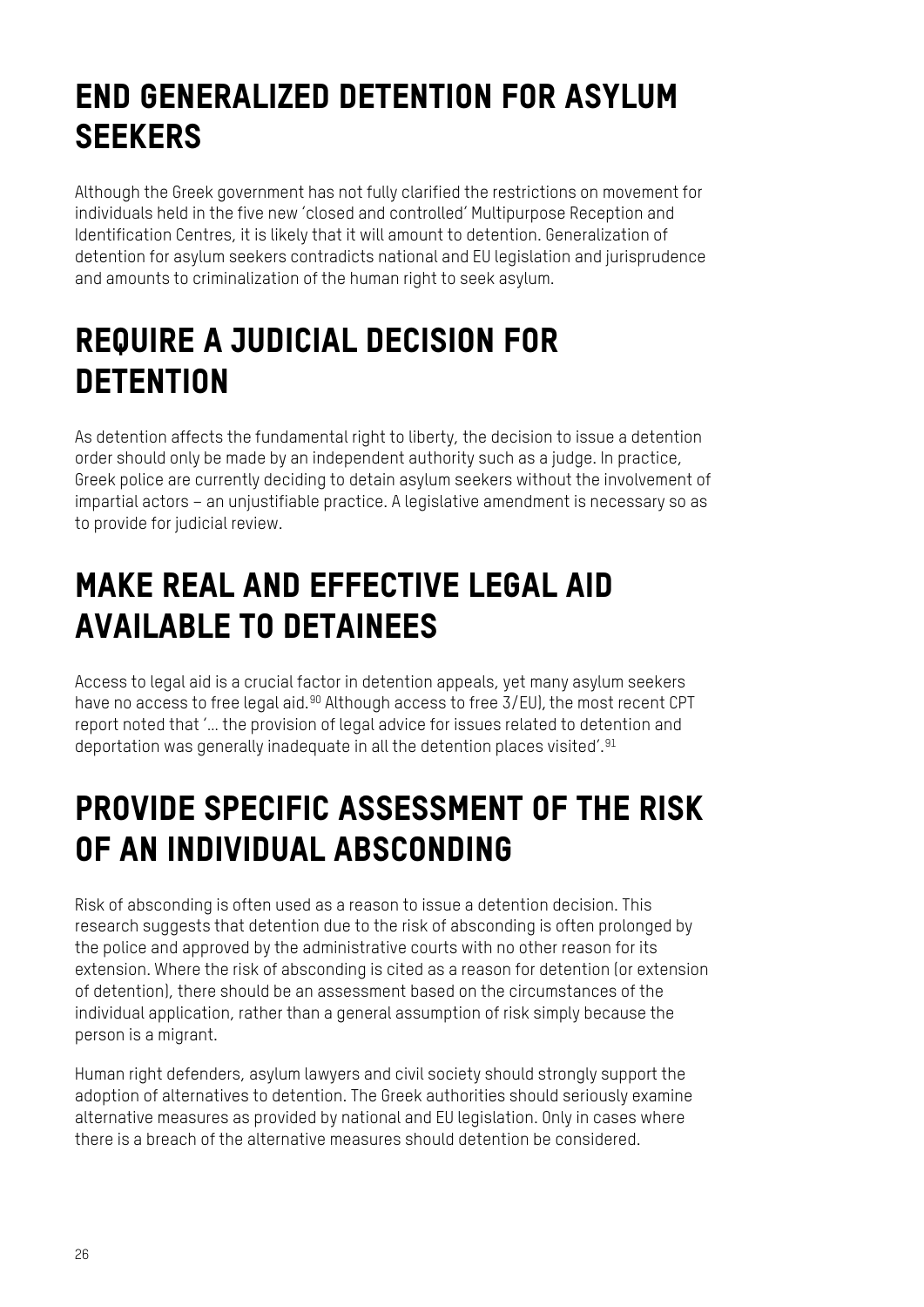## **NOTES**

- <span id="page-26-0"></span>1 According to data from the Ministry of Citizen Protection, provided to the Greek Parliament on 23 July 2021.
- <span id="page-26-1"></span>2 In this paper, the terms 'administrative detention' or 'detention' refer to the deprivation of freedom of a third-country national in Greece based solely on lack of legal documents.
- <span id="page-26-2"></span>3 Hellenic Republic Ministry of Migration & Asylum. (2021, September 21). Closed Controlled Access Center of Samos. Press release[. https://migration.gov.gr/en/nea-kleisti-elegchomeni-domi-samoy-enimerotiko/](https://migration.gov.gr/en/nea-kleisti-elegchomeni-domi-samoy-enimerotiko/)
- <span id="page-26-3"></span>4 Reply from the Ministry of Citizen Protection to the Greek Parliament, 23 July 2021.

<span id="page-26-4"></span>5 Ibid.

- <span id="page-26-5"></span>6 Asylum Information Database (AIDA). (2020). Country Report: Greece, 2020 Update. p.198. Retrieved 29 September 2021, fro[m https://asylumineurope.org/wp-content/uploads/2021/06/AIDA-](https://asylumineurope.org/wp-content/uploads/2021/06/AIDA-GR_2020update.pdf)[GR\\_2020update.pdf](https://asylumineurope.org/wp-content/uploads/2021/06/AIDA-GR_2020update.pdf)
- <span id="page-26-6"></span>7 Asylum Information Database (AIDA). (2021). Country Report: Greece, 2020 update, p. 198. Available at: [https://asylumineurope.org/wp-content/uploads/2021/06/AIDA-GR\\_2020update.pdf](https://asylumineurope.org/wp-content/uploads/2021/06/AIDA-GR_2020update.pdf)
- <span id="page-26-7"></span>8 Reply from the Ministry of Citizen Protection to the Greek Parliament, 23 July 2021.
- <span id="page-26-8"></span>9 Article 46 (5) (b) 4636/2020.
- <span id="page-26-9"></span>10 Greek Council for Refugees press release (in Greek)[. https://www.gcr.gr/el/news/press-releases](https://www.gcr.gr/el/news/press-releases-announcements/item/1307-antithetes-sto-elliniko-kai-diethnes-dikaio-oi-eksaggelies-ton-ellinikon-arxon-gia-to-prosfygiko)[announcements/item/1307-antithetes-sto-elliniko-kai-diethnes-dikaio-oi-eksaggelies-ton-ellinikon](https://www.gcr.gr/el/news/press-releases-announcements/item/1307-antithetes-sto-elliniko-kai-diethnes-dikaio-oi-eksaggelies-ton-ellinikon-arxon-gia-to-prosfygiko)[arxon-gia-to-prosfygiko](https://www.gcr.gr/el/news/press-releases-announcements/item/1307-antithetes-sto-elliniko-kai-diethnes-dikaio-oi-eksaggelies-ton-ellinikon-arxon-gia-to-prosfygiko)
- <span id="page-26-10"></span>11 AIDA Country Report: Greece, 2020 Update, pp.193–194.
- <span id="page-26-11"></span>12 (Article 46 (5) L.4636/2019.
- <span id="page-26-12"></span>13 AIDA Country Report: Greece, 2020 Update, pp.193–194.
- <span id="page-26-13"></span>14 Article 30 (5) and (6) L.3907/2011.
- <span id="page-26-14"></span>15 Articles 8–11 recast Reception Conditions Directive; Article 28 Dublin III Regulation.
- <span id="page-26-15"></span>16 L.4636/2019, Article 46.
- <span id="page-26-16"></span>17 Article 46 (2) L.4636/2019.
- <span id="page-26-17"></span>18 Article 46 (3) L.4635/2019 also states that 'A third country national or stateless that applies for international protection while in detention hereunder the provision of L.3386/2005 and L.3907/2011 as they have been reformed, remains under detention in exception, only if this is necessary, after individual evaluation and under the condition that there cannot be implementation of alternative measures as those mentioned in paragraph 3 of Article 22 of L.3907/2011'. In this case, detention may be imposed for the reasons already mentioned in the case of asylum seekers applying while in liberty.
- <span id="page-26-18"></span>19 Council of State 427/2009, 1127/2009, 2414/2008.
- <span id="page-26-19"></span>20 CJEU C-554/13, Zh and O Staatssecretaris van Veilingheid en Jusitie, 11 June 2015, paragraph 50.
- <span id="page-26-20"></span>21 The Geek Ombudsman, Special report on return of third country nationals, 2018, p.16.
- <span id="page-26-21"></span>22 ΑΠ5278/31-3-2021, Ministry of Migration and Asylum, Reply to questions from GCR.
- <span id="page-26-22"></span>23 ΑΠ5278/31-3-2021, Ministry of Migration and Asylum, Reply to questions from GCR.
- <span id="page-26-23"></span>24 According to L.3386/2005.
- <span id="page-26-24"></span>25 The legal framework for this is provided by L.3907/2011, which incorporated in the Greek legal order the EU Return Directive (2008/115/EC). Thus, Greek legislation administration seems to distinguish between procedures of deportation (L.3386/2005) and procedures of removal and return (L.3907/2011).
- <span id="page-26-25"></span>26 EU Return Directive, Article 15 (1). See The Return Directive 2008/115/EC. European Implementation Assessment, p.3. Retrieved 29 September 2021, from [https://www.europarl.europa.eu/RegData/etudes/STUD/2020/642840/EPRS\\_STU\(2020\)642840\\_EN.pdf](https://www.europarl.europa.eu/RegData/etudes/STUD/2020/642840/EPRS_STU(2020)642840_EN.pdf)
- <span id="page-26-26"></span>27 Reply from the Ministry for Citizen Protection to the Greek Parliament, 23 July 2021.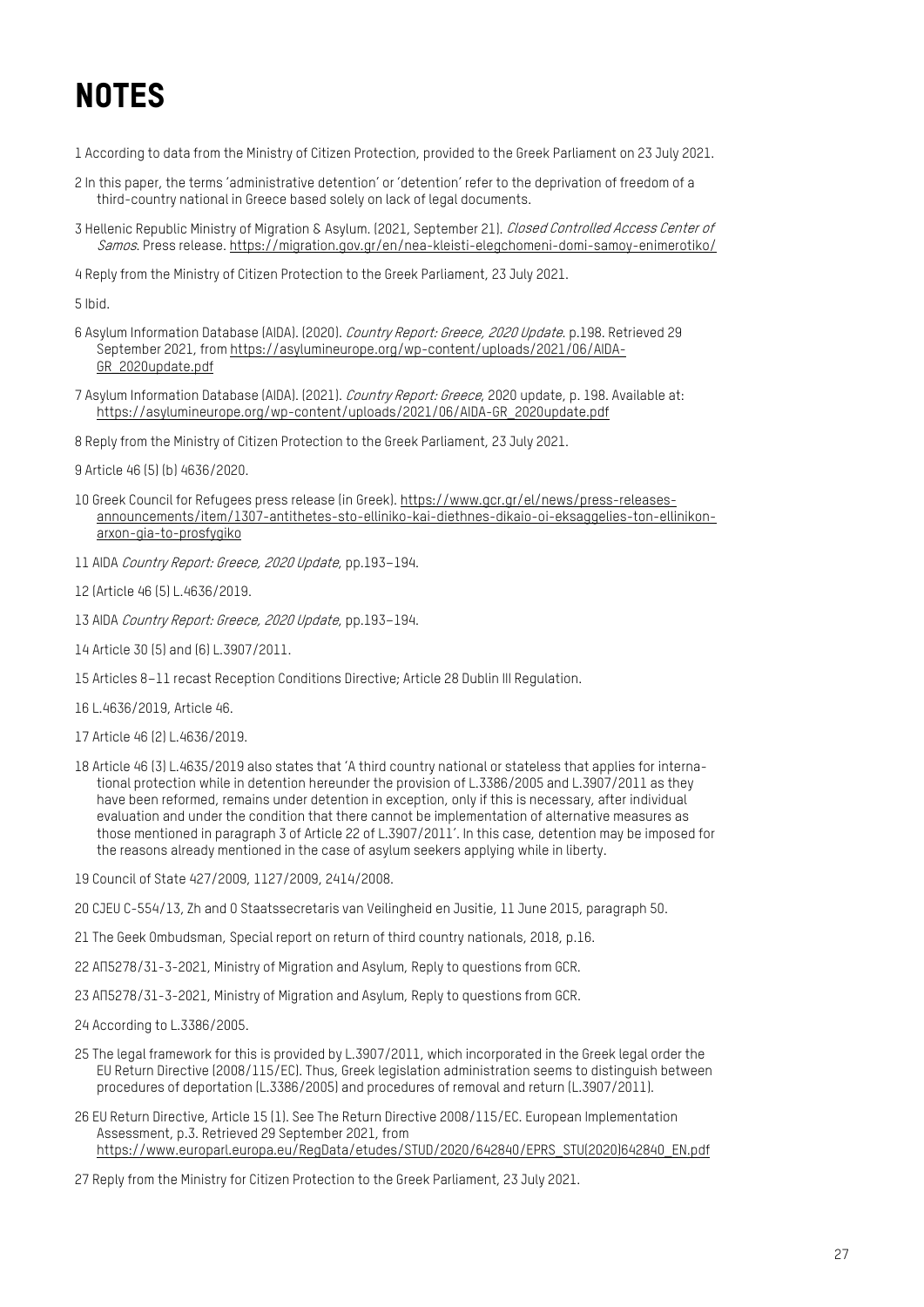<span id="page-27-0"></span>28 Ibid.

- <span id="page-27-1"></span>29 E. Papadopoulou. (2021, March 29). Suicide of a 24-year-old Kurd in PROKEKA, Corinth. EFSYN. Retrieved 29 September 2021, fro[m https://www.efsyn.gr/ellada/koinonia/287448\\_aytoktonia-24hronoy-koyrdoy](https://www.efsyn.gr/ellada/koinonia/287448_aytoktonia-24hronoy-koyrdoy-sto-prokeka-korinthoy)[sto-prokeka-korinthoy](https://www.efsyn.gr/ellada/koinonia/287448_aytoktonia-24hronoy-koyrdoy-sto-prokeka-korinthoy)
- <span id="page-27-2"></span>30 EFSYN. (2021, 26 March) KEERFA Complaint: An Immigrant Died Helpless in Kos. Retrieved 29 September 2021, fro[m https://www.efsyn.gr/ellada/dikaiomata/287152\\_kataggelia-keerfa-metanastis-pethane](https://www.efsyn.gr/ellada/dikaiomata/287152_kataggelia-keerfa-metanastis-pethane-aboithitos-stin-ko)[aboithitos-stin-ko](https://www.efsyn.gr/ellada/dikaiomata/287152_kataggelia-keerfa-metanastis-pethane-aboithitos-stin-ko)
- <span id="page-27-3"></span>31 Refugee Support Aegean. (2020) Objections to Detention: Remarks on the Case Law. Retrieved 29 September 2021, fro[m https://rsaegean.org/el/antirriseis-kata-kratisis-paratiriseis-epi-tis](https://rsaegean.org/el/antirriseis-kata-kratisis-paratiriseis-epi-tis-nomologias/)[nomologias/](https://rsaegean.org/el/antirriseis-kata-kratisis-paratiriseis-epi-tis-nomologias/) (report in Greek)
- <span id="page-27-4"></span>32 ΑΠ5278/31-3-2021, Ministry of Migration and Asylum, Reply to questions from GCR.
- <span id="page-27-5"></span>33 Circular 1604/16/1195968/18-6-2016. Retrieved 29 September 2021, from <https://www.synigoros.gr/?i=foreigner.el.metanastis-egkyklioi.379856> (webpage in Greek)
- <span id="page-27-6"></span>34 Council of State 805/2018. See also 'Geographical Restriction of Applicants for International Protection in the Islands'. Retrieved 29 September 2021, from<http://www.immigration.gr/2018/04/8052018.html>
- <span id="page-27-7"></span>35 Greek Council for Refugees. (2019). GCR Report on Administrative Detention in Greece – 2018. Greek Council for Refugees. Retrieved 29 September 2021, fro[m https://www.gcr.gr/el/ekdoseis](https://www.gcr.gr/el/ekdoseis-media/reports/item/1072-ekthesi-tou-esp-gia-tin-dioikitiki-kratisi-stin-ellada-to-2018)[media/reports/item/1072-ekthesi-tou-esp-gia-tin-dioikitiki-kratisi-stin-ellada-to-2018](https://www.gcr.gr/el/ekdoseis-media/reports/item/1072-ekthesi-tou-esp-gia-tin-dioikitiki-kratisi-stin-ellada-to-2018)
- <span id="page-27-8"></span>36 AIDA Country Report: Greece, 2020 Update, p.203.
- <span id="page-27-9"></span>37 AIDA Country Report: Greece, 2020 Update, p.201-202.
- <span id="page-27-10"></span>38 Article 39 (4) L.4636/2019.
- <span id="page-27-11"></span>39 TVXS. (2020, January 26). The First Immigrants in a Closed Center in Kos, While Mitarakis Visits the island -Voridis is Celebrating. Retrieved 29 September 2021, fro[m https://tvxs.gr/news/ellada/oi-protoi](https://tvxs.gr/news/ellada/oi-protoi-metanastes-se-kleisto-kentro-stin-ko-tin-ora-poy-o-mitarakis-episketetai-nisi-)[metanastes-se-kleisto-kentro-stin-ko-tin-ora-poy-o-mitarakis-episketetai-nisi-](https://tvxs.gr/news/ellada/oi-protoi-metanastes-se-kleisto-kentro-stin-ko-tin-ora-poy-o-mitarakis-episketetai-nisi-)
- <span id="page-27-12"></span>40 Greek Council for Refugees. (2019). GCR Report on Administrative Detention in Greece – 2018. See also ΕΔ Δ Α, Α.Ε.Α. v Greece, No 39034/12, 15 March 2018, § 82-85.
- <span id="page-27-13"></span>41 Article 30 L.3907/2011.
- <span id="page-27-14"></span>42 AIDA Country Report: Greece, 2020 Update, p.208.
- <span id="page-27-15"></span>43 P.R. Atack. (2021, July 13). Greece Warned Migrant 'Pushbacks' Violate 'EU Values' and Must Stop. CGTN. Retrieved 29 September 2021, fro[m https://newseu.cgtn.com/news/2021-07-13/Greece-warned](https://newseu.cgtn.com/news/2021-07-13/Greece-warned-migrant-pushbacks-violate-EU-values-and-must-stop-11RTqgfqakw/index.html)[migrant-pushbacks-violate-EU-values-and-must-stop-11RTqgfqakw/index.html](https://newseu.cgtn.com/news/2021-07-13/Greece-warned-migrant-pushbacks-violate-EU-values-and-must-stop-11RTqgfqakw/index.html)
- <span id="page-27-16"></span>44 European Parliament News. (2020, July 6). Investigate Alleged Pushbacks of Asylum-Seekers at the Greek-Turkish Border, MEPs Demand. Retrieved 29 September 2021, from [https://www.europarl.europa.eu/news/en/press-room/20200703IPR82627/investigate-pushbacks](https://www.europarl.europa.eu/news/en/press-room/20200703IPR82627/investigate-pushbacks-of-asylum-seekers-at-the-greek-turkish-border-meps-demand)[of-asylum-seekers-at-the-greek-turkish-border-meps-demand](https://www.europarl.europa.eu/news/en/press-room/20200703IPR82627/investigate-pushbacks-of-asylum-seekers-at-the-greek-turkish-border-meps-demand)
- <span id="page-27-17"></span>45 United Nations Office of the High Commissioner for Human Rights. (2021). Report on Means to Address the Human Rights Impact of Pushbacks of Migrants on Land and at Sea. <https://www.ohchr.org/EN/Issues/Migration/SRMigrants/Pages/Pushback-practices.aspx>
- <span id="page-27-18"></span>46 AIDA Country Report: Greece, 2020 Update, pp.209–210.
- <span id="page-27-19"></span>47 Article 43 L.4760/2020.
- <span id="page-27-20"></span>48 ECHR S.Z. v Greece, No 66702/13, Judgment of 21 June 2018, para 40, and ECHR H.A. and others v Greece, No 19951/16, Judgment of 28 February 201[9 https://www.asylumlawdatabase.eu/en/content/ecthr](https://www.asylumlawdatabase.eu/en/content/ecthr-ha-and-others-v-greece-1995116-28-february-2019)[ha-and-others-v-greece-1995116-28-february-2019](https://www.asylumlawdatabase.eu/en/content/ecthr-ha-and-others-v-greece-1995116-28-february-2019)
- <span id="page-27-21"></span>49 Refugee Support Aegean. (2021). UPDATED - Immigration Detention in the First Half of 2021: Systematic Deprivation of Liberty and Inaccessibility of Remedies. Retrieved 29 September 2021, from [https://rsaegean.org/el/statistika-dioikitikis-kratisis-proto-examino-2021.](https://rsaegean.org/el/statistika-dioikitikis-kratisis-proto-examino-2021) See also AIDA Country Report: Greece, 2020 Update, p.198.

<span id="page-27-22"></span>50 Reply from the Ministry of Citizen Protection to the Greek Parliament, 23 July 2021.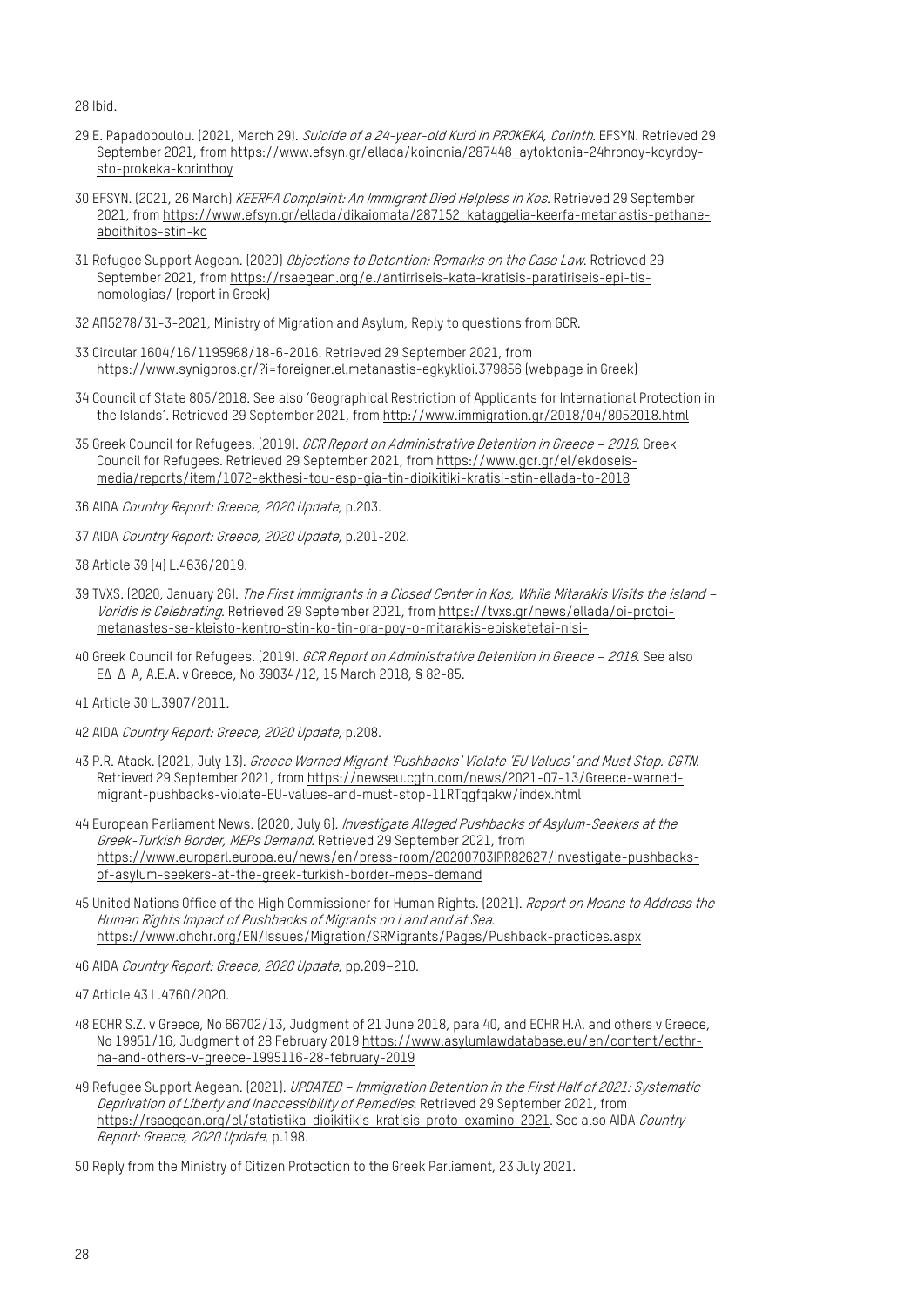- <span id="page-28-0"></span>51 Reply from the Ministry of Citizen Protection to the Greek Parliament, 23 July 2021.
- <span id="page-28-1"></span>52 Recommendations by the Office of the United Nations High Commissioner for Refugees (UNHCR) concerning the execution of judgments by the European Court of Human Rights in the cases of MSS v Belgium and Greece and of Rahimi v Greece, 15 May 2019, p.6. Retrieved 29 September 2021, from <https://www.refworld.org/docid/5cffceb04.html>
- <span id="page-28-2"></span>53 Greek Ombudsman, 14 June 2021. Retrieved 29 September 2021, from <https://www.synigoros.gr/resources/110621-dt-synedrio.pdf> (in Greek)
- <span id="page-28-3"></span>54 CPT/Inf (2020) 35, Report to the Greek Government on the Visit to Greece Carried Out by the European Committee for the Prevention of Torture and Inhuman or Degrading Treatment or Punishment (CPT) from 13 to 17 March 2020, paras. 11 and 13; pp. 63–64. Retrieved 29 September 2021, from <https://rm.coe.int/1680a06a86>

<span id="page-28-4"></span>55 Ibid.

- <span id="page-28-5"></span>56Amongst others, 148/2018 Rhodes Administrative Court of First Instance (ACFI), 56/2019 Piraeus ACFI, 429/2017 Kavala ACFI, 238/2018 Komotini ACFI.
- <span id="page-28-6"></span>57 IOM. (2011). International Migration Law Information Note on International Standards on Immigration Detention and Non-Custodial Measures. Available at: <https://www.ohchr.org/Documents/Issues/Detention/DraftBasicPrinciples/IOM3.pdf>
- <span id="page-28-7"></span>58 Report of the Special Rapporteur on the human rights of migrants, Jorge Bustamante, Mission to the United States of America, Addendum, 5 March 2008.
- <span id="page-28-8"></span>59 Council of Europe: Council of Europe (2017) Legal and practical aspects of effective alternatives to detention I the context of migration. Analysis of the Steering Committee for Human Rights. Adopted on 7 December 2017.
- <span id="page-28-9"></span>60 Article 48 (4) L.4636/2019.
- <span id="page-28-10"></span>61 Article 48 (3) L.4636/2019.
- <span id="page-28-11"></span>62 Reply from the Ministry of Citizen Protection to the Greek Parliament, 23 July 2021.
- <span id="page-28-12"></span>63 1537/2020 Athens ACFI, 171/2020 Piraeus ACFI, 132/2020 Piraeus ACFI, 469/2020 Athens ACFI.
- <span id="page-28-13"></span>64 Refugee Support Aegean. (2021) Objections to Detention: Remarks on the case law.
- <span id="page-28-14"></span>65 United Nations. (1989). UN Convention on the Rights of the Child. Retrieved 30 September 2021, from <https://www.ohchr.org/EN/ProfessionalInterest/Pages/CRC.aspx>
- <span id="page-28-15"></span>66 Committee on the Rights of the Child. (2012). Report of the 2012 Day of General Discussion: The Rights of All Children in the Context of International Migration. [https://www2.ohchr.org/english/bod](https://www2.ohchr.org/english/bodies/crc/docs/discussion2012/2012CRC_DGD-Childrens_Rights_InternationalMigration.pdf)[ies/crc/docs/discussion2012/2012CRC\\_DGD-Childrens\\_Rights\\_InternationalMigration.pdf](https://www2.ohchr.org/english/bodies/crc/docs/discussion2012/2012CRC_DGD-Childrens_Rights_InternationalMigration.pdf)
- <span id="page-28-16"></span>67 Article 48 (2) L.4636/2019.
- <span id="page-28-17"></span>68 ECHR Mahmundi and others v Greece, No 14902/10, Judgment of 31 July 2012.
- <span id="page-28-18"></span>69 AIDA Country Report: Greece, 2019 Update, p.195–196.
- <span id="page-28-19"></span>70 ECHR H.A. and others v Greece, No 19951/16, Judgment of 28 February 2019.
- <span id="page-28-20"></span>71 International Commission of Jurists (ICJ) and European Council for Refugees and Exiles (ECRE) v Greece Complaint No 173/2018, 12 July 2021.
- <span id="page-28-21"></span>72 Article 43 L.4760/2020.
- <span id="page-28-22"></span>73 See E.K.K.A. website (in Greek): [https://www.ekka.org.gr/index.php/el/rolos-skopos-tou](https://www.ekka.org.gr/index.php/el/rolos-skopos-tou-ekka/statistika)[ekka/statistika](https://www.ekka.org.gr/index.php/el/rolos-skopos-tou-ekka/statistika)
- <span id="page-28-23"></span>74 See European Commission. (2016, April 4). Implementing the EU-Turkey Agreement - Questions and Answers. [https://ec.europa.eu/commission/presscorner/detail/fr/MEMO\\_16\\_1221](https://ec.europa.eu/commission/presscorner/detail/fr/MEMO_16_1221)
- <span id="page-28-24"></span>75 Equal Rights. (2021, August 4). Press release (in Greek)[. https://equal](https://equal-rights.org/site/assets/files/1304/equal_press_release_2021-08-04.pdf)[rights.org/site/assets/files/1304/equal\\_press\\_release\\_2021-08-04.pdf](https://equal-rights.org/site/assets/files/1304/equal_press_release_2021-08-04.pdf)
- <span id="page-28-25"></span>76 Return Directive 2008/115/EC, Article 16, available a[t https://eur-lex.europa.eu/legal](https://eur-lex.europa.eu/legal-content/EN/TXT/HTML/?uri=CELEX:32008L0115&from=EL)[content/EN/TXT/HTML/?uri=CELEX:32008L0115&from=EL](https://eur-lex.europa.eu/legal-content/EN/TXT/HTML/?uri=CELEX:32008L0115&from=EL)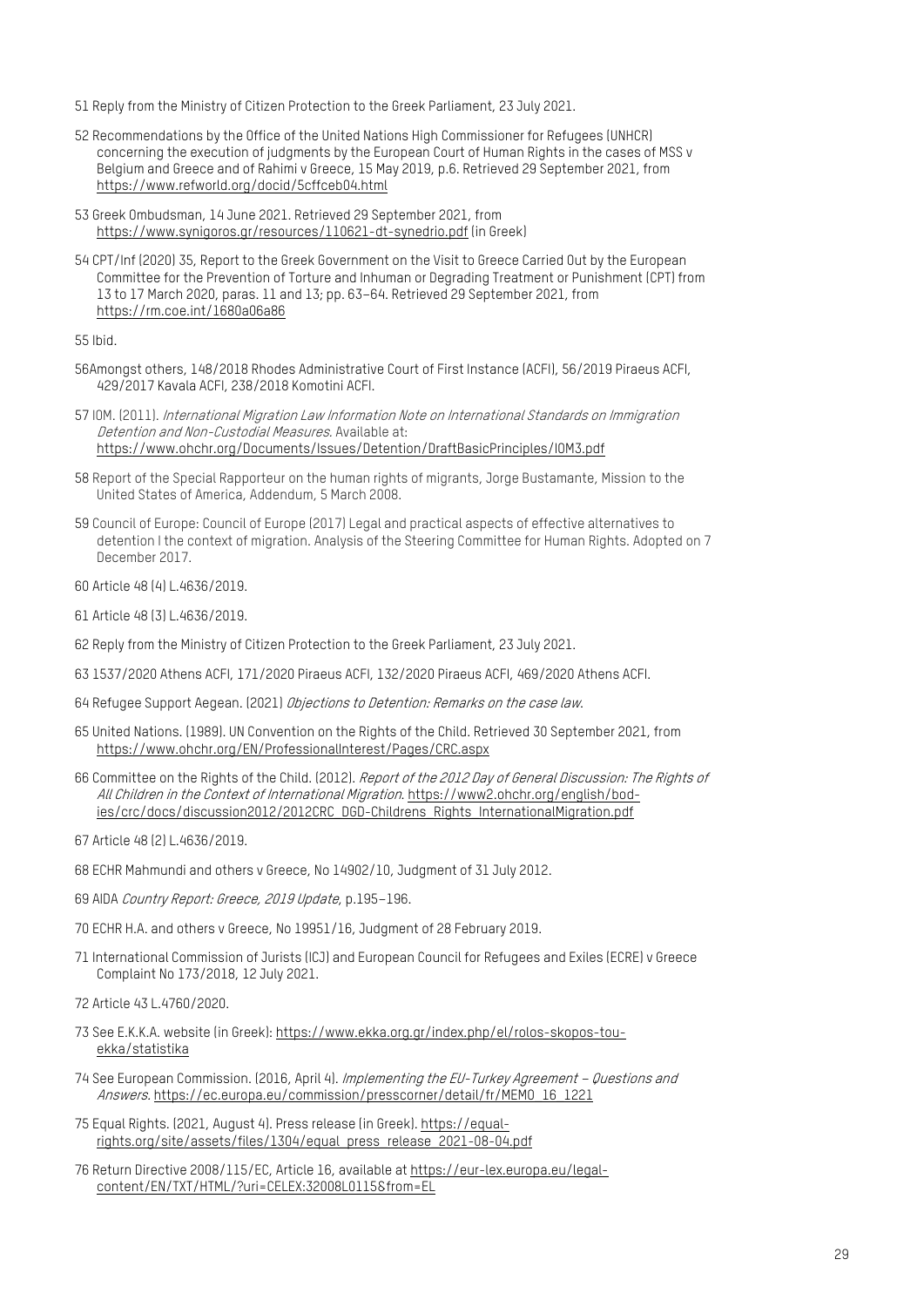- <span id="page-29-0"></span>77 Chahal v UK, No 22414/93, 15 November 1996.
- <span id="page-29-1"></span>78 Saadi v UK, No 13229/03, 29 January 2008.
- <span id="page-29-2"></span>79 Amuur v France, N 19776/92, 25 June 1996, paragraph 43.

<span id="page-29-3"></span>80 Submission of the Greek Council for Refugees to the Committee of Ministers of the Council of Europe concerning the groups of cases of M.S.S. v. Greece (Application No. 30696/09) and Rahimi v. Greece (8687/08). [https://www.gcr.gr/media/k2/attachments/SUBMISSION\\_OF\\_THE\\_GREEK\\_COUNCIL\\_FOR\\_REFUGEES\\_202](https://www.gcr.gr/media/k2/attachments/SUBMISSION_OF_THE_GREEK_COUNCIL_FOR_REFUGEES_2020.pdf) [0.pdf](https://www.gcr.gr/media/k2/attachments/SUBMISSION_OF_THE_GREEK_COUNCIL_FOR_REFUGEES_2020.pdf)

- <span id="page-29-4"></span>81 Article 46 (2) L.4636/2019.
- <span id="page-29-5"></span>82 L.3907/2011.
- <span id="page-29-6"></span>83 Among others, 361/2017 Komotini ACFI, 528/2019 Athens ACFI, 53/2017 Thessaloniki ACFI.
- <span id="page-29-7"></span>84 Amongst others 818/2020 Athens ACFI, 84/2020 Mytilini ACFI, 1367/2020 Athens ACFI, 587/2020 Piraeus ACFI.
- <span id="page-29-8"></span>85 Refugees International. (2021, June 24). NGO Letter to the Greek Ministry of Migration and Asylum on Cuts to Financial Assistance for Asylum Seekers. [https://www.refugeesinternational.org/reports/2021/6/24/ngo-letter-to-the-greek-ministry-of](https://www.refugeesinternational.org/reports/2021/6/24/ngo-letter-to-the-greek-ministry-of-migration-and-asylum-on-cuts-to-financial-assistance-for-asylum-seekers)[migration-and-asylum-on-cuts-to-financial-assistance-for-asylum-seekers](https://www.refugeesinternational.org/reports/2021/6/24/ngo-letter-to-the-greek-ministry-of-migration-and-asylum-on-cuts-to-financial-assistance-for-asylum-seekers)
- <span id="page-29-9"></span>86 Joint NGO policy briefing. (2021). Walling Off Welcome: New reception facilities in Greece reinforce a policy of refugee containment and exclusion. [https://drc.ngo/media/bqofj1hj/greece-09-21-walling-off](https://drc.ngo/media/bqofj1hj/greece-09-21-walling-off-welcome-joint-policy-briefing-september-2021.pdf)[welcome-joint-policy-briefing-september-2021.pdf](https://drc.ngo/media/bqofj1hj/greece-09-21-walling-off-welcome-joint-policy-briefing-september-2021.pdf)
- <span id="page-29-10"></span>87 Article 15 (1) Directive 2008/115/EC.
- <span id="page-29-11"></span>88 Article 3(7) of the Return Directive. See also AIDA Country Report: Greece, 2020 Update, p.205.
- <span id="page-29-12"></span>89 AIDA Country Report: Greece, 2020 Update, p.206.
- <span id="page-29-13"></span>90 Ibid, p.203.
- <span id="page-29-14"></span>91 CPT/Inf (2020) 35, Report to the Greek Government on the visit to Greece carried out by the European Committee for the Prevention of Torture and Inhuman or Degrading Treatment or Punishment (CPT) from 13 to 17 March 2020.